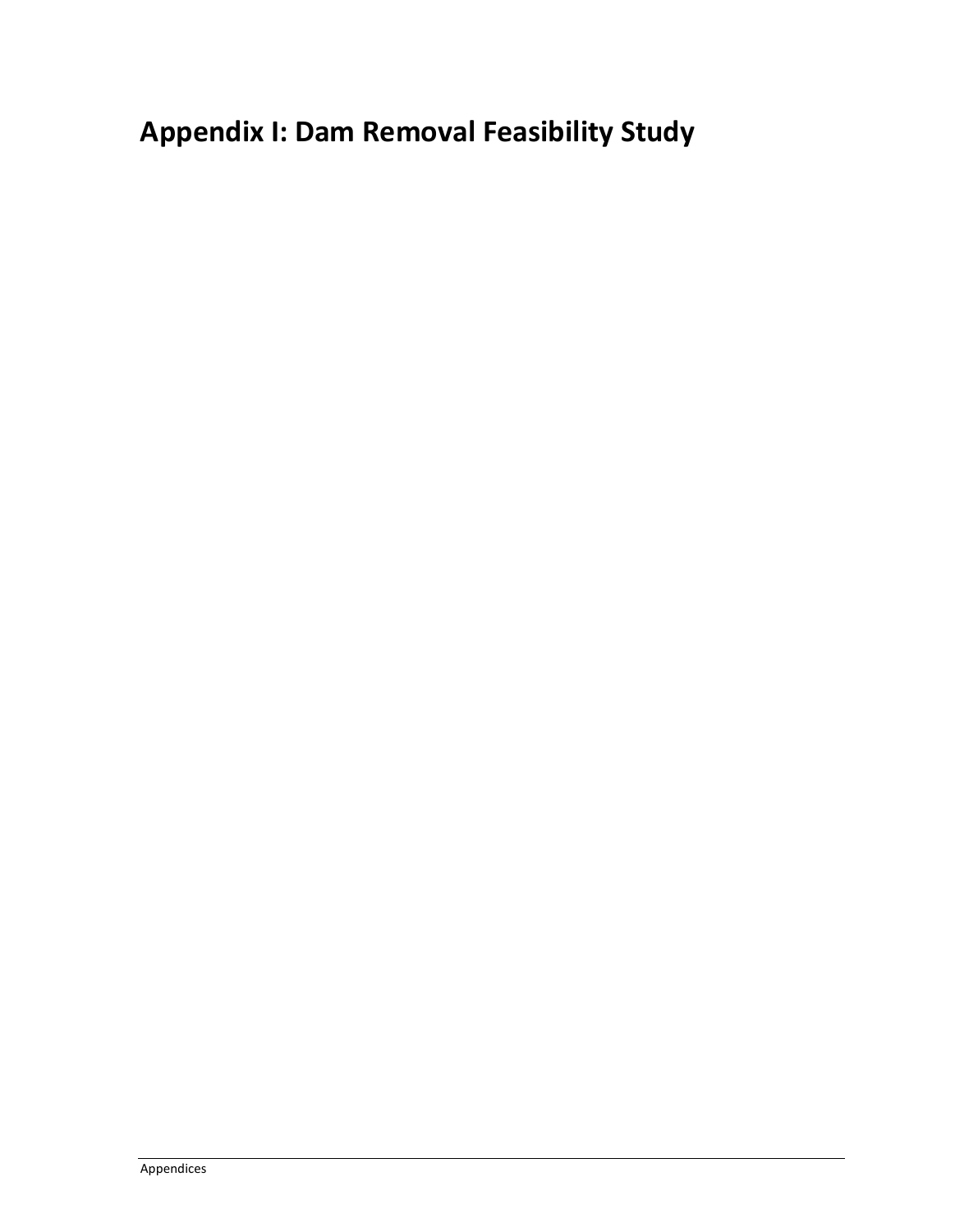

# **PENINSULAR PAPER DAM: DAM REMOVAL ASSESSMENT AND FEASIBILITY REPORT**

**HURON RIVER, WASHTENAW COUNTY, MICHIGAN**

**SEPTEMBER 2018**

# **PREPARED FOR: PREPARED BY:**

HURON RIVER WATERSHED COUNCIL 1100 NORTH MAIN, SUITE 210 ANN ARBOR, MI 48104 734-769-5123

PRINCETON HYDRO 931 MAIN STREET, SUITE 2 SOUTH GLASTONBURY, CT 06073 860-652-8911

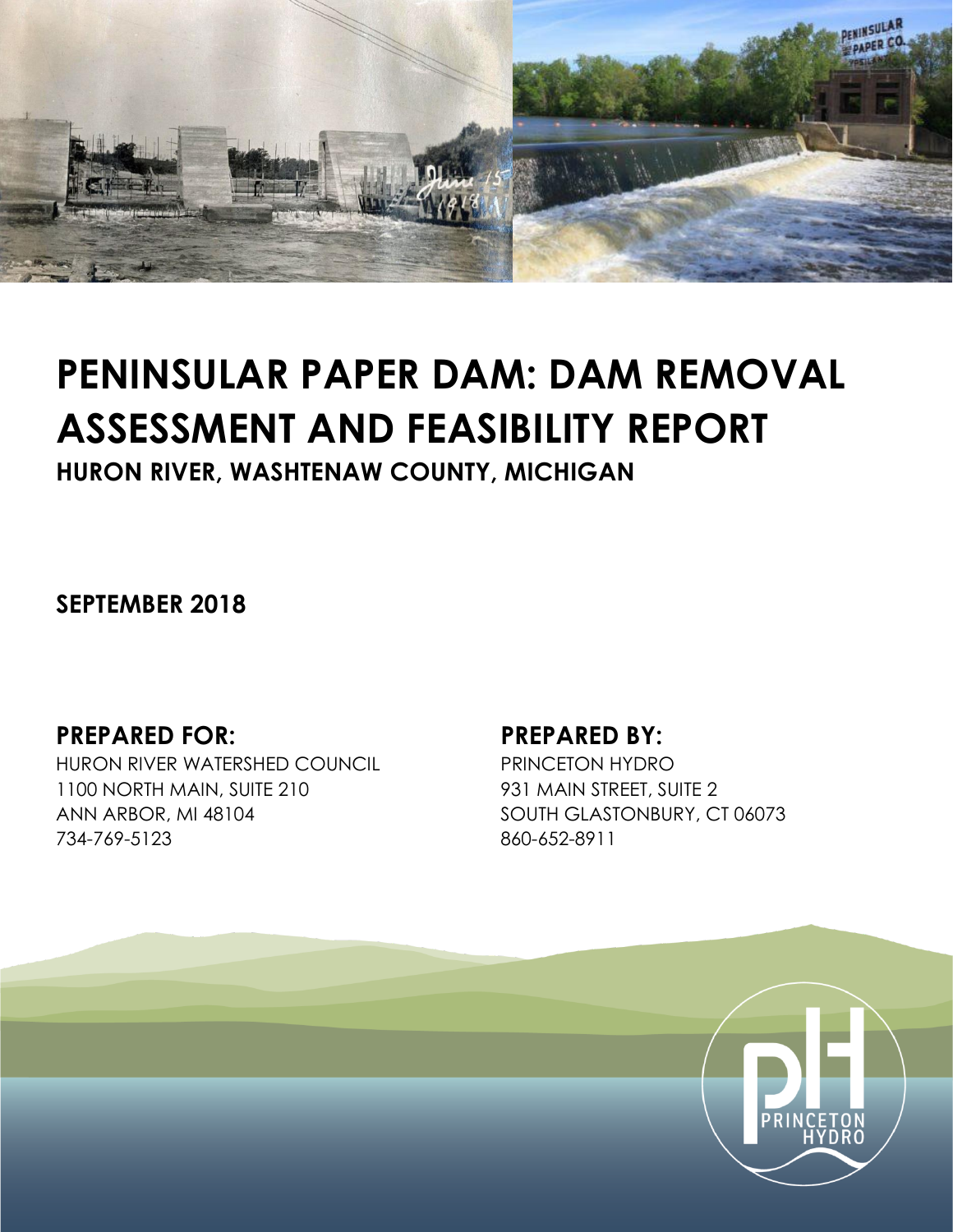

# **Table of Contents**

Appendices

- A. Existing Documents: List of reports, historic photos, artistic rendering, 2016 Dam Safety Report, original engineering plans for bridges, unpublished 2013 sediment sampling data, hydropower studies. (digital files can be provided upon request)
- B. Plans: Existing Conditions (survey data, manual probes, and vibracores), Profile, Conceptual Dam Removal Design.
- C. Laboratory Sediment Analysis Results
- D. Vibracore memo and logs
- E. Surveyor's Maps
- F. Concept-Level Cost Estimate for Dam Removal
- G. Potential Funding Opportunities for Dam Removal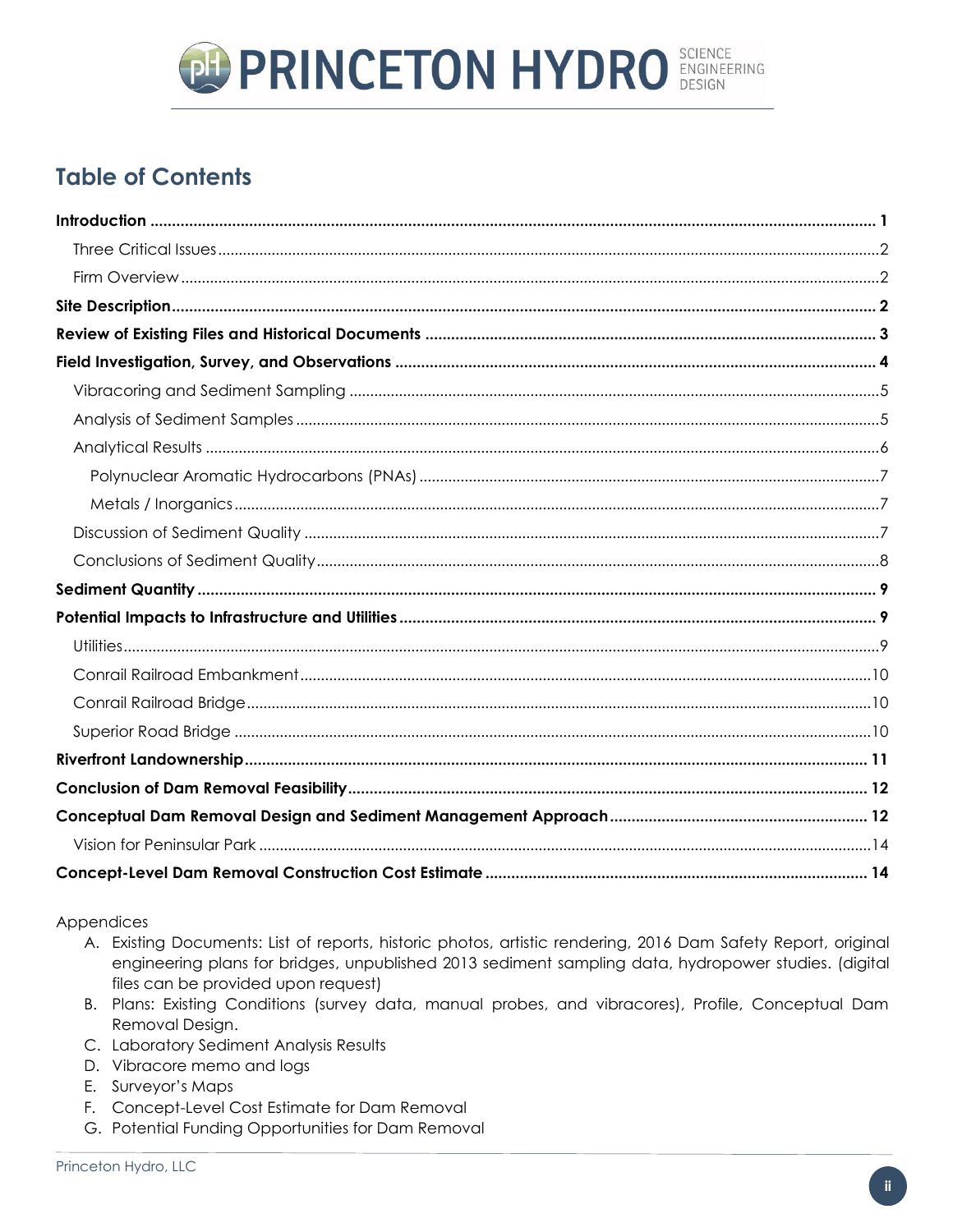

**PRIMARY AUTHOR**

PAUL WOODWORTH

#### **CONTRIBUTING AUTHORS**

LAURA A.S. WILDMAN, P.E. JAKE DITTES

Cover Photo Credits: Left: Ypsilanti Historic Society. Reconstruction of Peninsular Paper Dam, June 15, 1918, after full dam failure earlier that year. Right: MarkMaynard.com. Peninsular Paper Dam and powerhouse.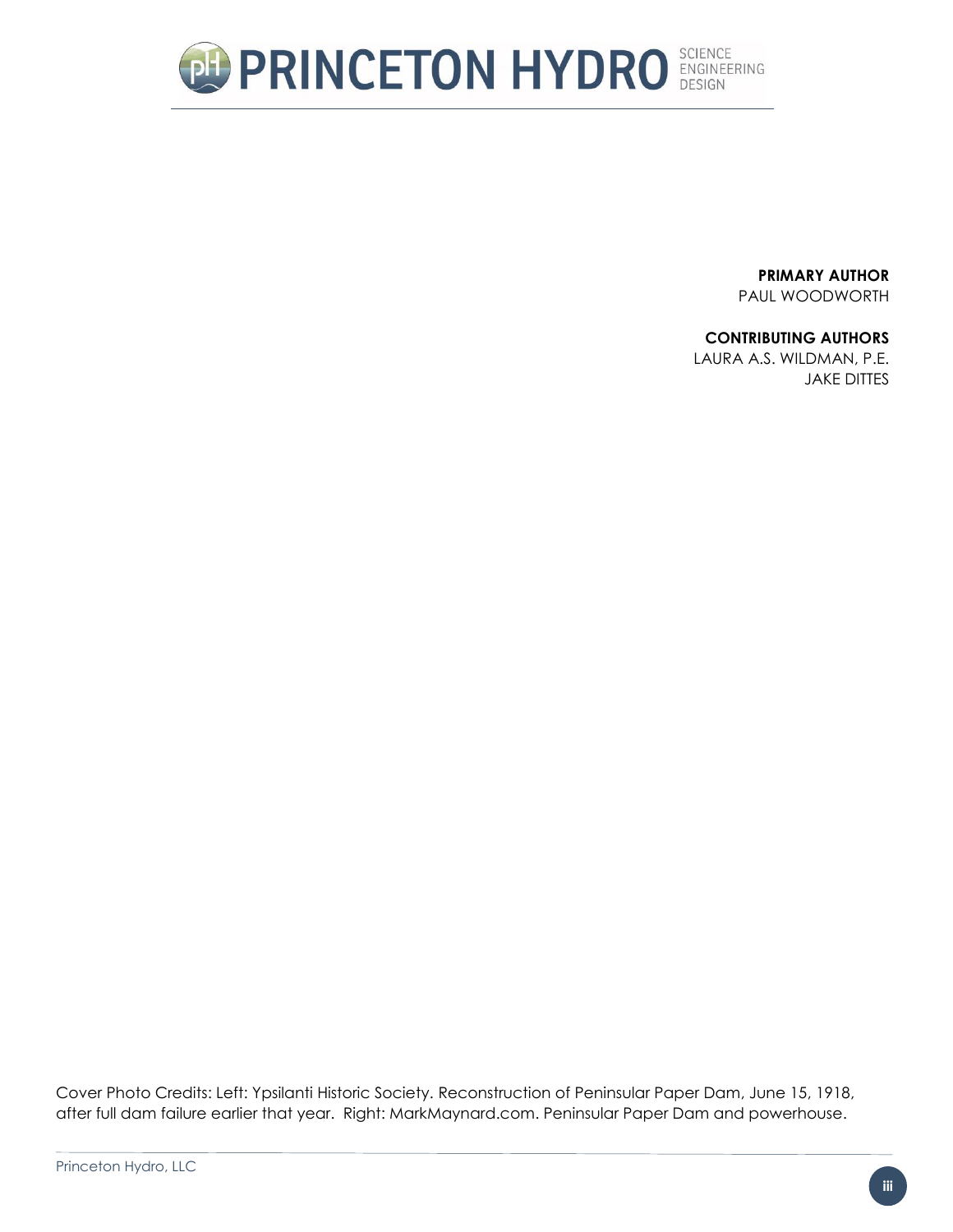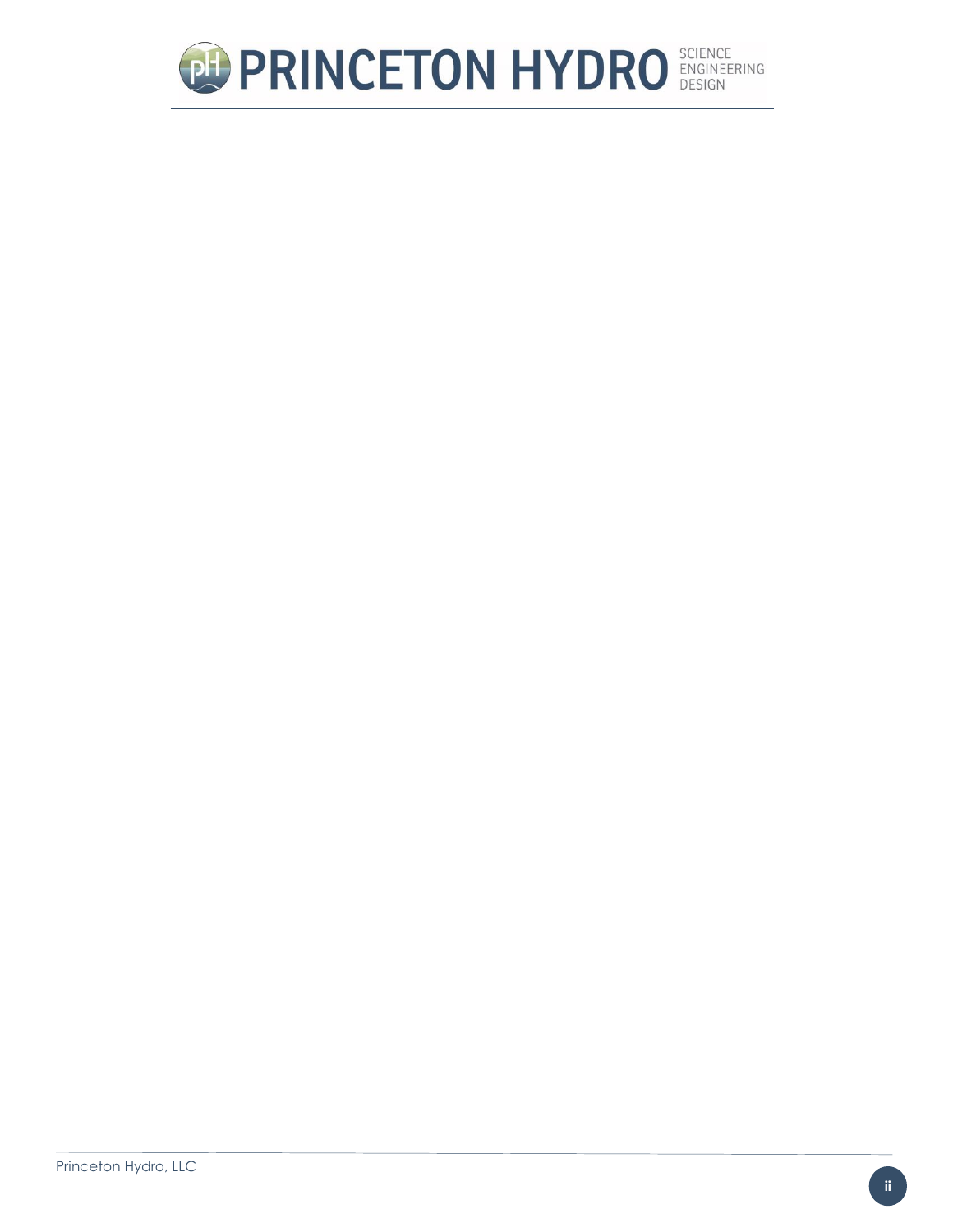

# <span id="page-5-0"></span>**Introduction**

The Huron River Watershed Council (HRWC) and the City of Ypsilanti are exploring the options for the future of Peninsular Paper Dam, the revitalization of the Peninsular Park, and the long-term restoration of the Huron River. The goal of this study is to assist the dam owner, who is interested in exploring dam removal, in the decisionmaking process by completing the initial preliminary studies to determine the feasibility of dam removal.

HRWC and the City of Ypsilanti have contracted with Princeton Hydro to assess three critical issues that strongly affect the feasibility of removing Peninsular Paper Dam: (i) sediment quality and quantity, (ii) potential infrastructure/utilities impacts, and (iii) riverfront land ownership. This study culminates in a conceptual design for dam removal and an estimate of construction cost.

To ensure community and stakeholder involvement through this process, HRWC has convened a working group with representatives from Ypsilanti Township, City of Ypsilanti, Superior Township, and Friends of Peninsular Park. Michigan DEQ has also provided guidance and background information in the planning stages of this project. From this initial feasibility assessment, HRWC anticipates continuing to work with the local community stakeholders to shape the vision of a successful river restoration project, and to identify the next steps including additional data collection and analysis.

This targeted study intentionally does not encompass all tasks that are typically completed for comprehensive feasibility assessments, alternatives analyses, engineering designs, permitting, and construction, such as: detailed professional survey of the dam, bridges, and associated structures; wetland delineation and resource assessment; bathymetric survey of the impoundment; hydraulic modeling; engineering design and plan set preparation; engineer's estimate of probable cost; permit preparation; or, construction specifications. Rather, those tasks have been deferred to a later phase, pending the outcome of this targeted assessment.

This study does not include an assessment of the feasibility for hydropower generation. The potential for hydropower generation has been considered for Peninsular Paper Dam in the past and ultimately was dismissed. From 2008 to 2010, the City of Ypsilanti had considered the potential of restoring Peninsular Paper Dam for hydropower generation and selling the power to the local Eastern Michigan University. Representatives of Eastern Michigan University expressed interest in purchasing the power at rates cheaper than their existing supplier and promoting the University's shift toward a "greener" alternative energy source. However, the City was unable to resolve the complications to restoring generating capacity of the dam, so no agreement was reached. In 2012, the City was contacted by a local business owner who was considering building a facility on the Peninsular Paper Dam site and spending up to \$1 million to restore the generating capacity of the dam; however, in 2013 the business owner lost interest without reaching an agreement with the City.

While this study is not an assessment of hydropower potential, the City of Ann Arbor provides an example of regional trends in hydropower. The City owns four dams on the Huron River: Barton, Argo, Geddes, and Superior; two of the dams (Barton and Superior) generate hydroelectric power. The City commissioned a hydroelectric redevelopment feasibility study for both the Argo and Geddes Dams (Appendix A, dated 2008). At its core, the study considered the power production potential (based on hydraulic head, river flow, and plant efficiency), capital costs, indirect costs, and conceptually recommended a specific type of turbine. A follow-up study was commissioned (Appendix A, dated 2010) that entailed an economic evaluation based on current energy rates, and a present worth analysis; the report concluded that the Geddes Dam was preferable to the Argo Dam for redevelopment. To date, neither dam has been re-powered. In 2018, The City of Ann Arbor had approved over \$500,000 to overhaul Barton Dam by replacing and rebuilding the turbine and equipment.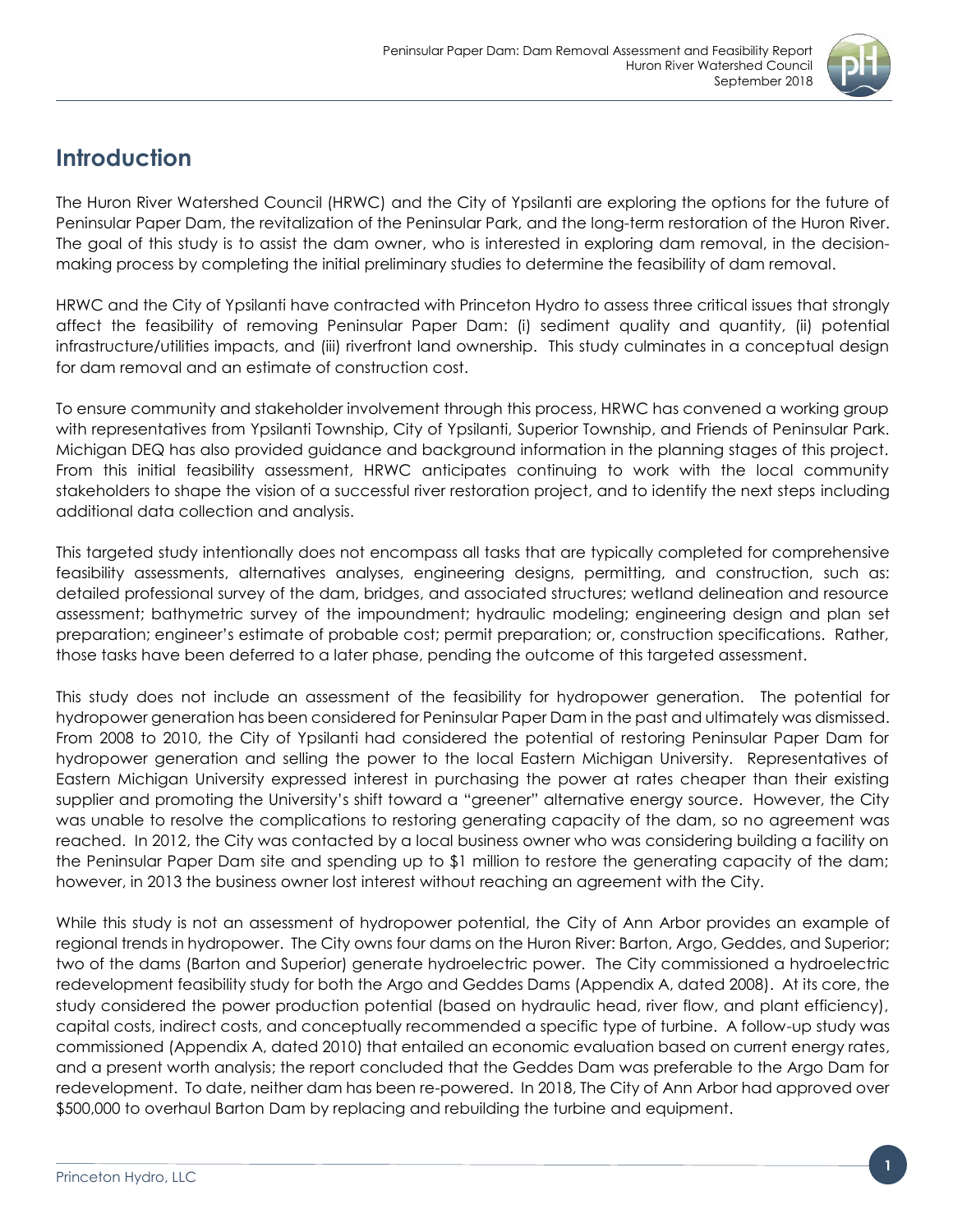

#### <span id="page-6-0"></span>*Three Critical Issues*

While dam removal often encompasses multiple technical and social issues, this feasibility study is intentionally focused on three critical issues -- (i) sediment quality and quantity, (ii) potential infrastructure/utilities impacts, and (iii) riverfront land ownership -- that have the potential to render dam removal infeasible, and thus, justify no further investigation. Dam removal will likely result in the mobilization and downstream transport of impounded sediment, and the exposure of formerly inundated sediment on the floodplain. As pollutants tend to bind to and accumulate in impounded sediment, this study investigates sediment quality to assess the potential adverse impacts to living organisms and humans. Regardless of quality, excessive sediment quantity can adversely impact downstream reaches by burying stream bottom habitat, filling pools, or potentially raising flood elevations. In addition, removal of a 17 ft-high spillway has the potential to initiate changes in the river, primarily upstream of the dam, that could adversely impact existing structures, for example, by undermining bridges. This study identifies those components of public infrastructure, assesses how they could be impacted, and what counter-measures would be necessary. Finally, the impoundment of Peninsular Paper Dam has multiple riverfront landowners that could be affected by dam removal and the resulting change in the water's edge. This study identifies these properties and assesses how they would be affected by the reduction in water depth and reversion to a free-flowing river channel. Following careful assessment, this study concludes that none of these critical issues renders dam removal infeasible.

#### <span id="page-6-1"></span>*Firm Overview*

Princeton Hydro, LLC is a small business enterprise that provides unparalleled consulting services for the analysis, design, and implementation of water resources engineering and ecological restoration projects. The unique skills and cumulative expertise of our experienced, multidisciplinary staff of engineers and scientists are reflected in the creative nature of Princeton Hydro's projects and our ability to deliver comprehensive ecosystem-based solutions. Our staff include individuals with academic training and project experience stakeholder engagement, hydrology and hydrogeology, aquatic and wetland ecology, fishery biology, population and community ecology dynamics, environmental planning, dam safety and decision making, green infrastructure, geotechnical design, and environmental risk analysis. Our staff's unique perspectives are apparent in the innovative nature of many of our projects, especially in the disciplines of aquatic and wetland ecology, environmental engineering, and watershed management.

# <span id="page-6-2"></span>**Site Description**

Peninsular Paper Dam is located on the Huron River in Ypsilanti, Michigan (Washtenaw County) (latitude: 42.25605, longitude: ‐ 83.6241). The original structure was completed in 1867 to provide power for paper manufacturing. The dam failed in 1918 and was rebuilt two years later. The powerhouse is a prominent feature in the area topped by its iconic, free-standing letters spelling "PENINSULAR PAPER CO. SINCE 1867 YPSILANTI." The dam is classified as a concrete gravity dam that measures 16 feet high with crest length of 290 feet; of which 250 feet is the concrete spillway. The spillway sill extends approximately 25 feet downstream of the crest. The river left (north) end of the spillway ties into a low-level outlet structure, or "floodgate." Historic photos taken during construction show the bottom of this structure nearly equal to the bottom of the spillway, with a large metal swing gate; however, the engineering plans dated 1983 show this floodgate was replaced with a stop-log structure. The spillway and low-level outlet structure tie into the powerhouse; concrete retaining walls extend downstream from the powerhouse over 170 feet. On the river right side (south), the spillway ties into a large retaining wall that is approximately 21 feet in height, stands 5 feet above the spillway crest, extends approximately 60 feet downstream, and extends approximately 70 feet upstream around the perimeter of the impoundment. Downstream of the spillway, second retaining wall parallels the primary retaining wall, and is set 15 feet behind and extends approximately 112 feet downstream. The area of the impoundment measures 177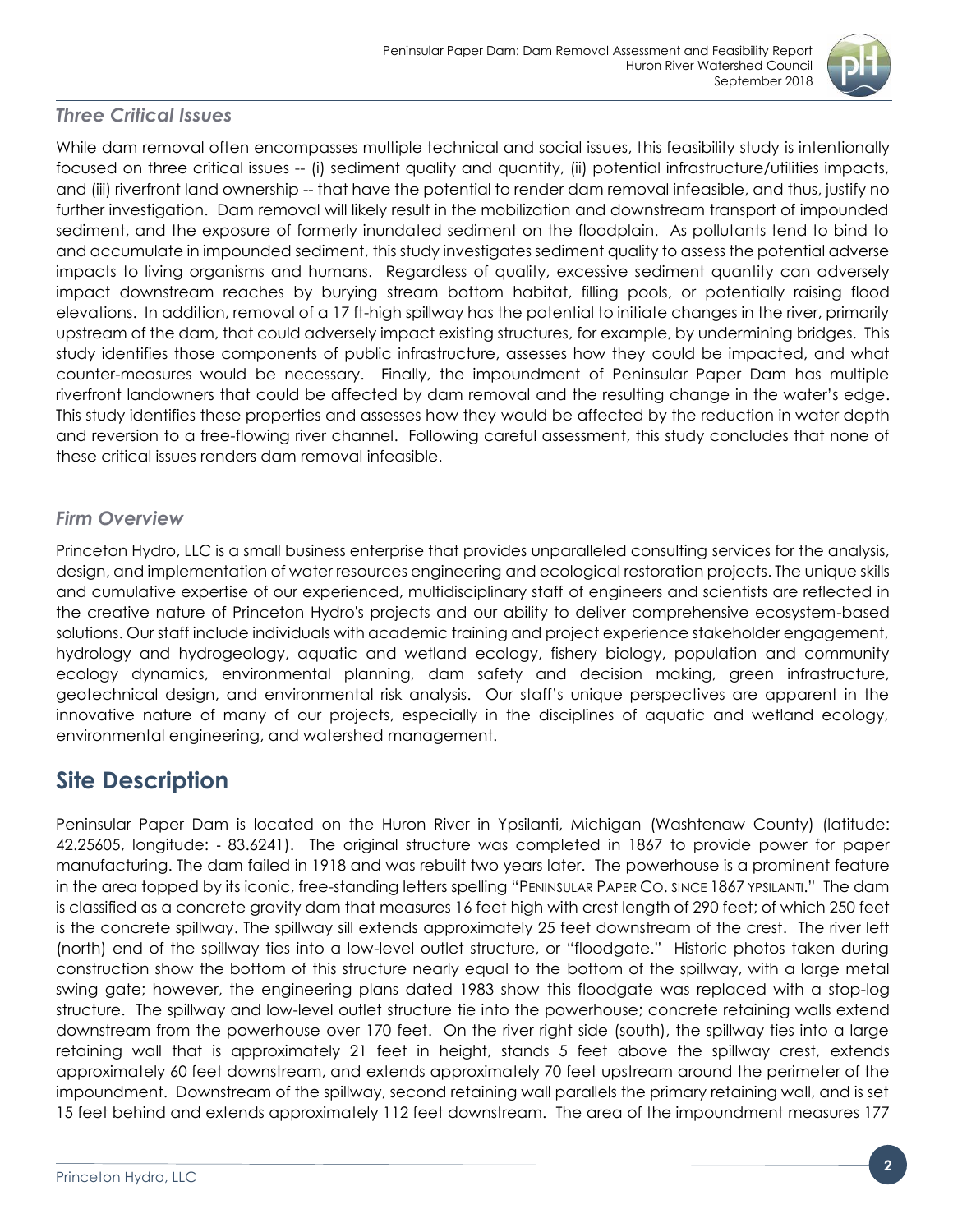

acres, and extends approximately 6,575 feet upstream of the spillway to approximate station 82+25 on the profile, which is 1,722 feet downstream of the Superior Dam, the next upstream dam. Approximately 37 properties abut the impoundment. The impoundment is crossed by two causeways/bridges. The Connrail Railroad Bridge crosses the impoundment approximately 3,210 feet upstream of the Peninsular Paper Dam; the Superior Road Bridge crosses the impoundment approximately 4,910 feet upstream of the dam. The dam site is accessible from the northern side on public property, Peninsular Park, from Leforge Road, which crosses the Huron River approximately 450 feet downstream of the dam.

The dam structure, Peninsular Park, and the lower portion of the impoundment lies within the City of Ypsilanti; a central portion of the impoundment lies within Ypsilanti Township; the upper portion of the impoundment lies within Superior Township. The dam no longer generates power, and all electricity-generating equipment has been removed from the powerhouse. The City of Ypsilanti now owns the dam and powerhouse.

The dam has a "*high*" hazard potential classification, as classified by the US Army Corps of Engineers. Hazard classification relates to the degree of adverse incremental consequences resulting from a failure or misoperation of a dam. The hazard potential classification does not reflect in any way the current condition of the dam (e.g., safety, structural integrity, flood routing capacity). Dams assigned the high hazard potential classification are those where failure or mis-operation will probably cause loss of human life (2004 Federal Guidelines for Dam Safety). In the state of Michigan, high hazard dams require dam inspections by a licensed professional engineer every three years and the development of an Emergency Action Plan, that describes the actions to be taken in the event of a potential dam failure. The most recent Dam Safety Inspection Report for the dam was completed in July 2016 by the Hydrologic Studies and Dam Safety Unit of the Michigan Department of Environmental Quality. The report concluded that the dam is in "*fair"* condition and requires the City to provide a plan for how it will address the deficiencies identified in the report. An Opinion of Probable Construction Cost completed by OHM Advisors in 2014 totaled approximately \$659,000 for repairs and demolition of the powerhouse, which with inflation, would now likely exceed \$750,000.

The dam is being considered for removal for a variety of reasons. The dam no longer generates power or serves an economic purpose to offset the required immediate repairs and ongoing maintenance. The removal of the spillway would (i) deregulate the dam and remove any owner obligation for repair and ongoing inspections and maintenance as per dam safety regulations; (ii) greatly reduce the public safety hazard and legal liability to the owner; (iii) likely result in improved water quality for this reach of Huron River, such as temperature moderation and increased dissolved oxygen; (iv) restore the existing impoundment to over 1-mile of free-flowing river (and associated fishery) with an adjacent vegetated floodplain; and, (v) reconnect over 2 miles of river that have been isolated for over 100 years.

# <span id="page-7-0"></span>**Review of Existing Files and Historical Documents**

Princeton Hydro has received, compiled and reviewed dozens of files including plans, reports, and historic photos. An inventory of files is included as Appendix A, and digital copies can be provided upon request. Historic photos, particularly of the 1918 dam failure and subsequent re-construction have been especially informative of the current spillway material and dimensions, and provided hints of the floodplain and channel form in the existing impoundment.

Sampling and laboratory analysis of sediment impounded behind Peninsular Paper Dam has been conducted at least one time in the past. In 2013, six sediment samples were collected from throughout the impoundment and analyzed for a range of common contaminants. A sample location map, and summary table of results are included in Appendix A and discussed further in the subsequent section regarding sediment quality.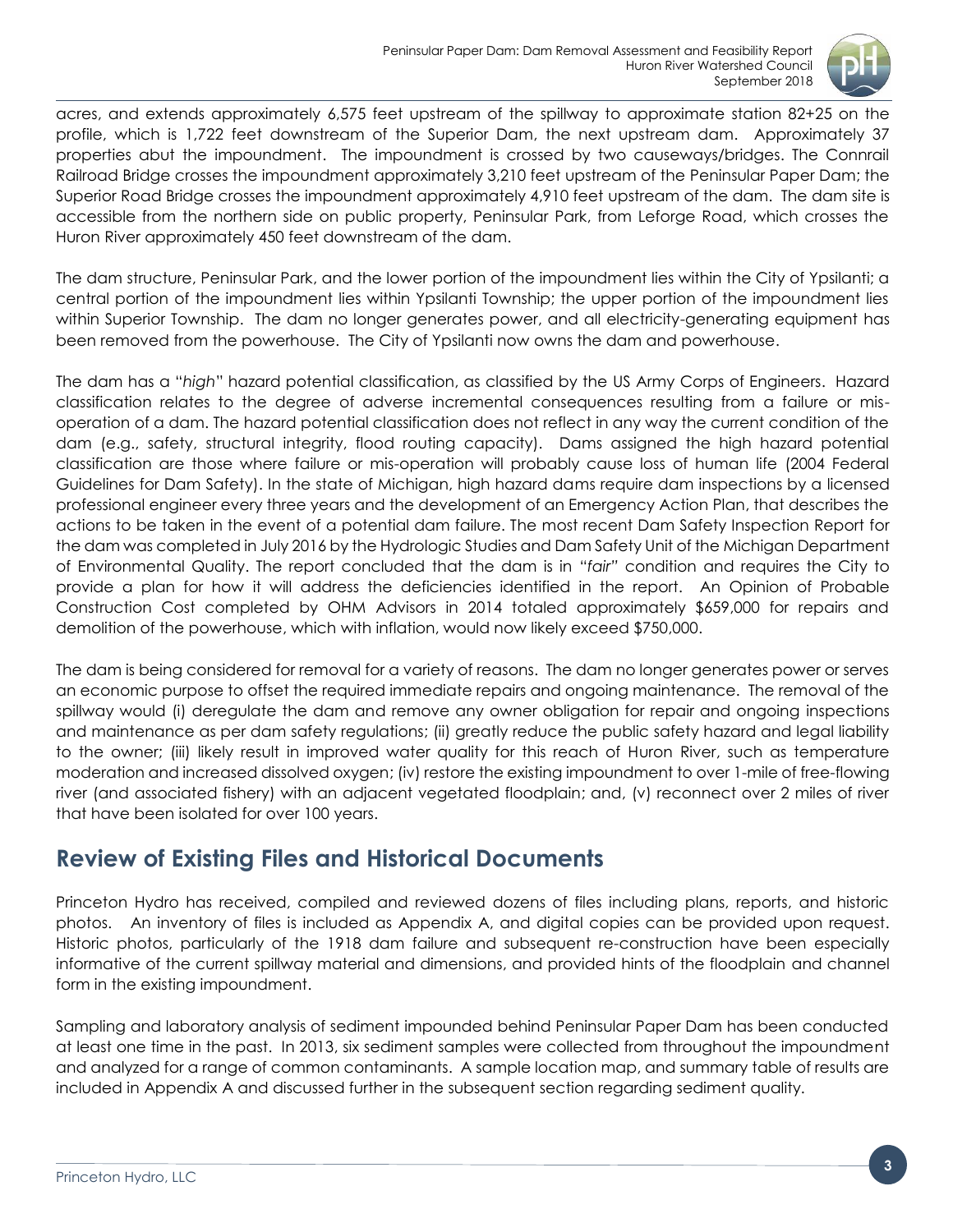

Engineering plans of the bridges that span the impoundment have been crucial in learning the depth of foundations to assess vulnerability to river channel erosion following dam removal, as discussed in subsequent sections.

Since initiating this project, HRWC has coordinated several in-person meetings with project partners and community stakeholders. An early meeting was held in May 2017 and included a site visit. Several following stakeholder meetings/conference calls were convened to discuss available data and potential concerns, to provide updates on the fieldwork and ongoing assessment, and to discuss initial findings.

# <span id="page-8-0"></span>**Field Investigation, Survey, and Observations**

Princeton Hydro fluvial geomorphologist and SME professional surveyor completed an investigation of the site and impoundment on April 15 and 16, 2018. The investigation, completed mostly from a motorized jon boat, included manual probing and survey of sediment within the impoundment, and selected survey of the dam spillway, abutments, and the two bridges crossing within the impoundment (Railroad Bridge and Superior Road Bridge).

Topographic survey shots (coordinates and elevations) were captured by SME utilizing survey-grade RTK GPS with a cell-phone connection to a local base-station. Survey coordinates and elevations were processed following a least squares adjustment that generates precision of approximately 0.02' of a foot. Coordinates are presented in North American Datum 1983, state plane, feet (NAD83); elevations are reported North American Vertical Datum 1988, feet (NAVD88). Survey of the dam spillway established the real-world elevation of the low chords and abutments of both bridges, and the spillway crest (712.4' NAVD88). Sediment probing was conducted by measuring with graduated range rods down from the boat to the top of sediment and manually driving the rod to resistance. Surveyed elevations of manual probings, and selected structures are depicted in the project basemap (Appendix B, Existing Conditions) and the longitudinal profile of the dam and impoundment (Appendix B, Profile); all survey data are contained within an AutoCAD Civil3D drawing file.

The field investigation identified locations of features and structures that may influence the dam removal decisions, including valley walls, slope instability, low vegetated floodplains, maintained yards, eroding banks, banks stabilized with stone or retaining wall, stormwater outfalls; all of which are plotted on the project basemap (Appendix B, Existing Conditions). Steep slopes, particularly about 4,000 feet upstream of the dam on river left, showed signs of slope failures above the normal water surface elevation. Manual sediment probing established the location of a legacy thalweg (i.e. deepest part of the original riverbed channel) and the likely former river alignment, as well as the distribution, depth and general grain size class (clay, silt, sand, gravel, cobble, boulder) of impounded sediments. Sediment in and around the legacy thalweg was coarser in nature, generally coarse sand and gravel; whereas, sediment outside of the thalweg and on the impoundment margins was finer, sand, silt, and clay. The legacy thalweg, which is plotted in the longitudinal profile, contained the least unconsolidated sediment, with the lowest elevations of top of sediment. At the dam, top of sediment was approximately 11 feet below the crest of the spillway, and was approximately 4 feet in thickness. Sediment depth in the thalweg diminished in the upstream direction, as is typical, to zero feet at approximately 6,000 feet upstream of the dam, which is approximately 1,000 feet downstream of the upstream extent of the impoundment. Interestingly, there were no deposits of unconsolidated sediment located under either of the bridges, indicating that the bridges create hydraulic constrictions that cause scour and prevent the deposition of impounded sediments. Plotting and analyzing the manual probing data in longitudinal profile (Appendix B, Profile) strongly indicates that the depth of bottom of sediment throughout the impoundment is at an original river bottom and very closely approximates the equilibrium channel profile that the river would return to following dam removal (Appendix B, Profile and Concept Dam Removal Design).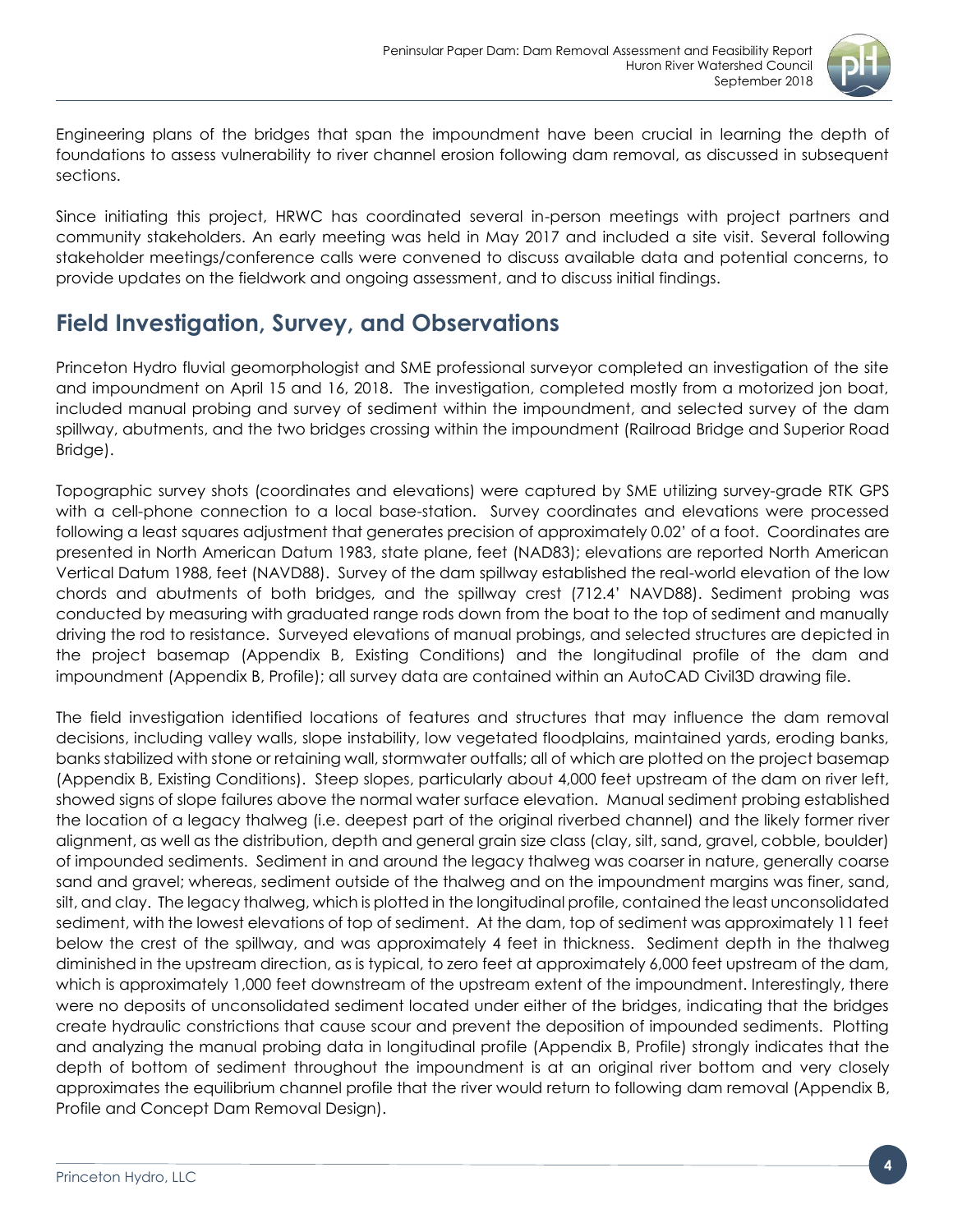

Areas away from the thalweg exhibited higher top of sediment elevations and greater sediment depth, commonly 4 to 5 feet, with a maximum of 7 feet. These sediment depths are markedly low compared to the spillway height of 16 feet. The low depths of sediment accumulated in this impoundment may be the result of the full dam failure and sediment release in 1918, as well as the presence of multiple large upstream dams on the river that serve as near total sediment traps and reduce the overall sediment load (bedload and suspended load) of the River.

#### <span id="page-9-0"></span>*Vibracoring and Sediment Sampling*

Vibracoring was completed by Limnotech and a subcontractor on July 17, 2018 as detailed in the memo Appendix D. The vibracoring system, mounted to a 20-foot pontoon boat, mechanically drove 3-inch diameter polycarbonate cores into the sediment until reaching resistance. Vibracoring is an effective mechanical method of extracting full depth sediment cores from deep water and deep sediment. In addition, vibracoring can provide important confirmation regarding the depth of impounded sediment, and the depth (i.e. elevation) of reservoir bottom / original riverbed. Vibracores were completed in 10 pre-selected sampling locations, to capture the depth of impounded sediment adjacent to bridges and where the river channel is likely to reform following dam removal.

Sediment cores were characterized by soil texture, color, and composition; observations were recorded in core logs. Cores were also scanned using a photo-ionization detector (PID). Sediment thickness ranged from 0.9 to 5.9 feet; core recovery ranged from 0.8 to 5.9 feet. Samples for laboratory analysis were extracted and composited from selected core intervals. Two additional sediment grab samples were extracted directly from the river bed upstream of the impoundment and downstream of the dam; while not directly affected by dam removal, upstream and downstream sediment samples provide context for the impounded sediment and assist with categorizing background or ambient concentrations of contaminants. Sediment samples were stored in a cooler with ice and transferred to Brighton Analytical laboratories of Brighton, Michigan.

#### <span id="page-9-1"></span>*Analysis of Sediment Samples*

Samples were analyzed for the following parameters based on guidance from Michigan DEQ:

- Metals: Mass-Based Analysis for metals
	- o Arsenic, cadmium, chromium, copper, lead, mercury, nickel, and zinc
- Polynuclear Aromatic Hydrocarbons (PNAs)
- Total PCBs
- Grain size
- Total Organic Carbon
- Moisture Content

These results have been compared against:

- Human Health Criteria: Michigan Residential Direct Contact,
- Ecological Criteria: Freshwater Sediment Probable Effect Concentrations (PEC) from MacDonald, Ingersoll, and Berger<sup>1</sup>.

l

<sup>1</sup> MacDonald, DD, Ingersoll, CG, and Berger, TA. 2000. Development and Evaluation of Consensus-Based Sediment Quality Guidelines for Freshwater Ecosystems. Archives of Environmental Contamination and Toxicology. 39:20-31.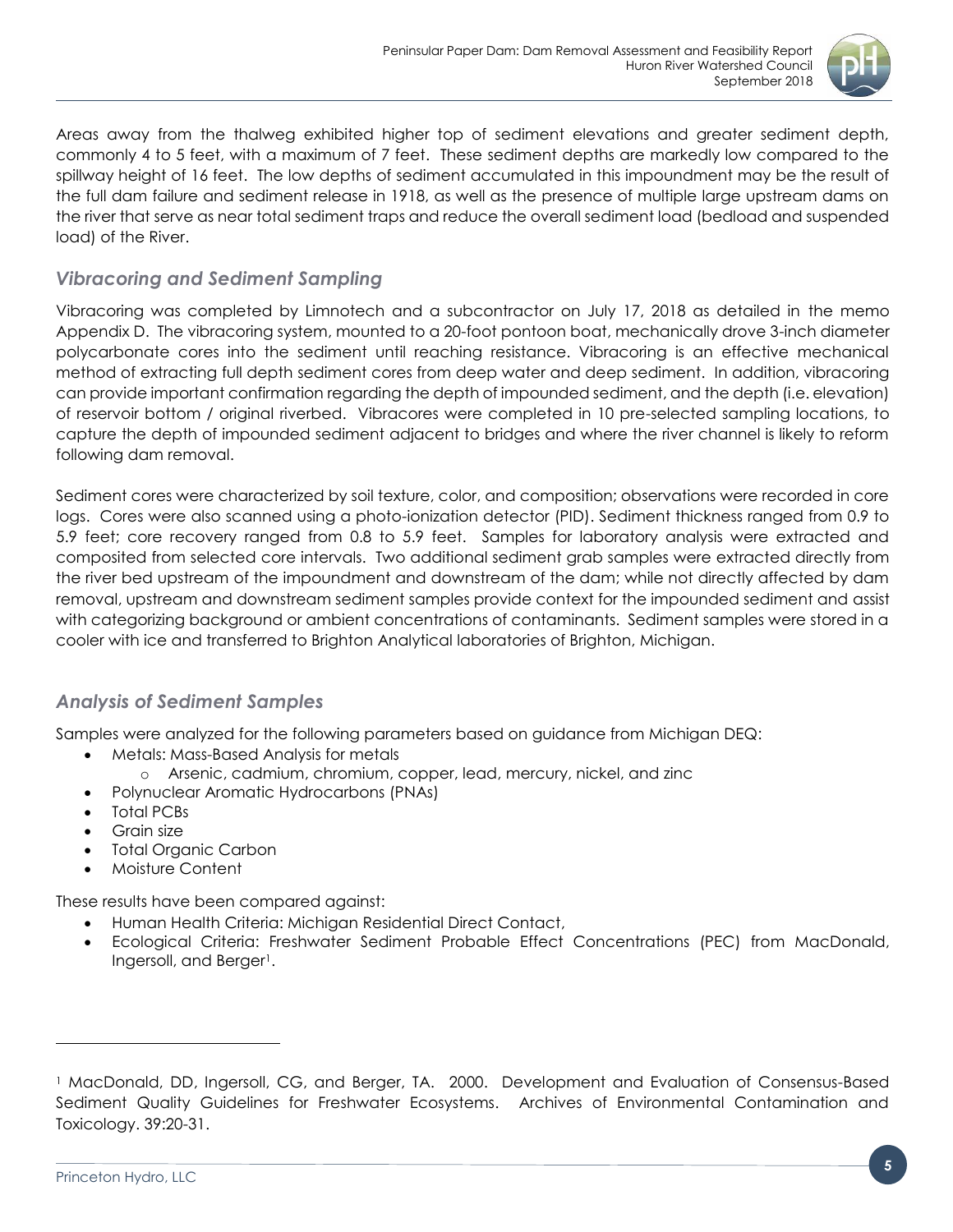

The Freshwater Sediment Probable Effect Concentrations are the consensus-based, freshwater sediment quality guidelines compiled by MacDonald and Ingersoll<sup>2</sup> and compiled in the NOAA 2008 Screening Quick Reference Tables (SQuiRTs). Consensus-based Sediment Quality Guidelines (SQGs) have been developed to synthesize previously published toxicity studies and have been shown to be both accurate predictors of sediment toxicity and negative predictors for toxicity to benthic invertebrates by direct contact. The Probable Effect Concentration (PEC) is the concentration above which harmful effects are likely to be observed. These SQGs do not consider the potential for bioaccumulation and are not intended to serve as site-specific clean-up levels. Instead, they are applied to facilitate the decision-making process regarding sediment management; an absence of exceedances generally serves as a defensible basis for no further investigation.<sup>3</sup>

If the dam is removed, some portions of the impoundment, once dewatered, will revert to floodplain that abuts some residences, therefore residential direct criteria is applied. Residential direct contact criteria are based on conservative estimates including daily ingestion for 350 days/year and dermal exposure 245 days/year, with separate considerations for adults and children 6 years or younger. In this way, residential direct contact criteria serve as a conservative threshold for human health risk in this setting, where direct contact, especially chronic exposure, is unlikely. However, if sediment was to be excavated from the channel, concentrations relative to residential direct contact criteria would determine any limitations in its re-use or disposal.

#### <span id="page-10-0"></span>*Analytical Results*

A summary table of lab results is attached, and a complete laboratory report can be provided upon request. Samples ranged from 45% to 81% solid, with corresponding percentages of moisture. Sample #1 was predominantly medium to fine sand with coarse sand and fine gravel. Samples #2, #3, #5, #6, #9, and #12 (upstream) were predominantly medium to fine sand. Samples #4, #7, #8, and #10 were predominantly fine sand, silt, and clay. Sample #11 (upstream of the impoundment) was predominantly medium to coarse sand with fine gravel. Samples #11 and #12 (downstream of the dam) contained by far the lowest percentage of TOC, 0.14% and 1.3%.

Laboratory reporting limits were below the corresponding criteria for all analytes. Results may be summarized as follows:

- PCBs were not detected.
- *Polynuclear Aromatic Hydrocarbons (PNAs)* were either not detected or detected below the *human health criteria* for nine (9) of the ten (10) impounded sediment samples; one (1) of the impounded sediment samples contained concentrations that slightly exceeded human health criteria for *benzo(a)pyrene*.
- *PNAs* were detected below the *ecological criteria* for seven (7) of the ten (10) impounded sediment samples; three (3) of the impounded sediment samples contained concentrations that exceeded ecological criteria, which are discussed below.
- *Metals* concentrations were detected below the *human health criteria* for seven (7) of the ten (10) impounded sediment samples; three (3) of the impounded sediment samples contained concentrations that slightly exceeded human health criteria for Arsenic.

l

<sup>2</sup> MacDonald, DD, and Ingersoll, CG. 2002. A Guidance Manual to Support the Assessment of Contaminated Sediments in Freshwater Ecosystems, Volume III – Interpretation of the Results of Sediment Quality Investigations. <sup>3</sup> MacDonald, DD, Ingersoll, CG, and Berger, TA. 2000. Development and Evaluation of Consensus-Based Sediment Quality Guidelines for Freshwater Ecosystems. Archives of Environmental Contamination and Toxicology. 39:20-31.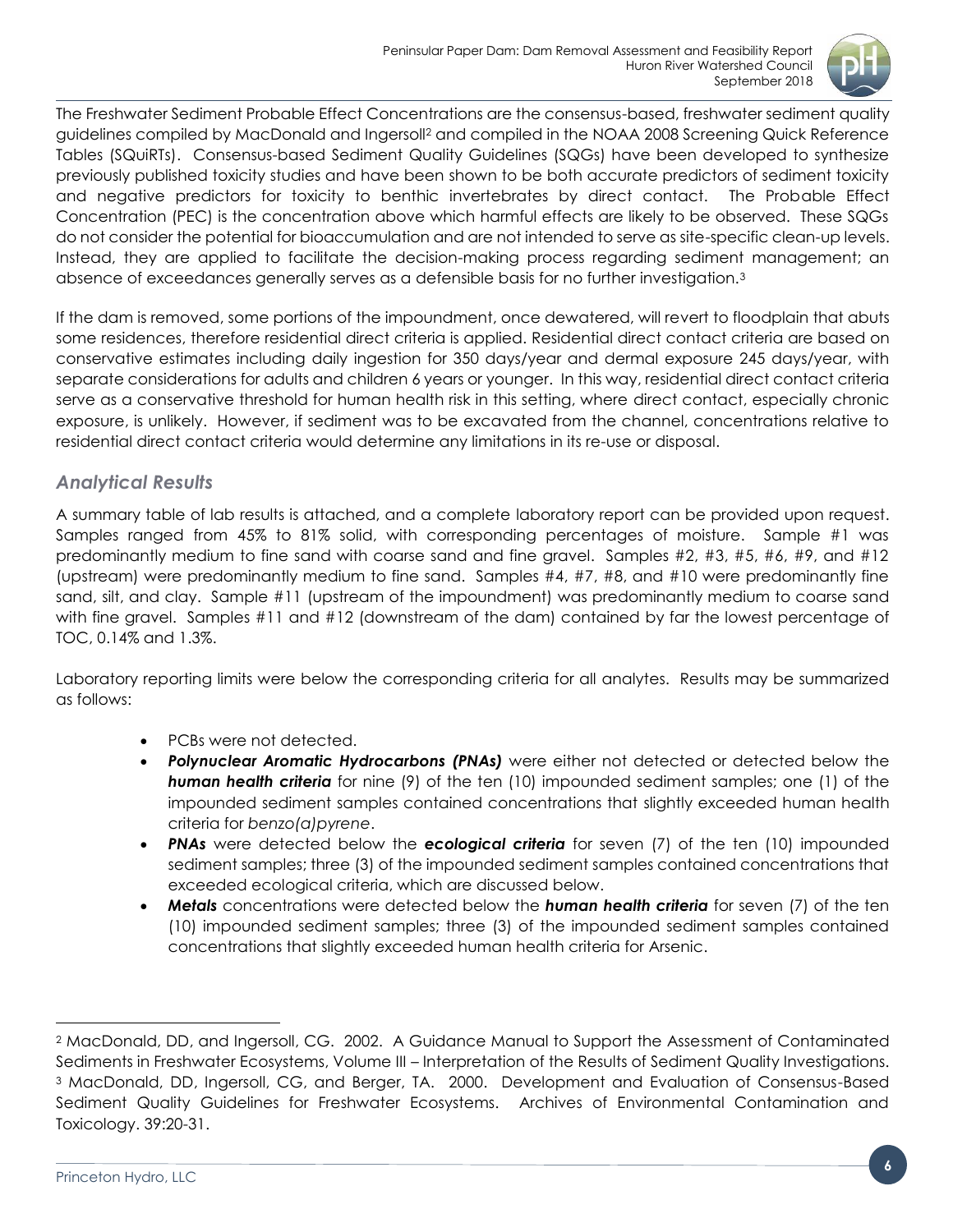

- *Metals* concentrations were detected below the *ecological criteria* for eight (8) of ten (10) impounded sediment samples; two (2) samples contained concentrations that exceeded ecological criteria, which are discussed below.
- Samples #11 (upstream of the impoundment) and #12 (downstream of the dam) contained no detections that exceeded ecological or human health criteria.

#### Polynuclear Aromatic Hydrocarbons (PNAs)

<span id="page-11-0"></span>Samples #1, #3, and #6 from the impoundment contained concentrations that exceeded ecological criteria for multiple PNAs (3, 8, 6 PNAs respectively). Exceedances were generally within one order of magnitude of the corresponding criteria. These PNAs include Naphthalene, Fluorene, Phenanthrene, Anthracene, Flouranthene, Pyrene, Chrysene, and Benzo(a)pyrene. Sample #3 contained concentrations that slightly exceeded the human health criteria for Arsenic.

#### Metals / Inorganics

<span id="page-11-1"></span>Sample #7 contained concentrations of Cadmium, Lead, and Mercury that exceeded ecological criteria. Sample #10 contained a concentration of Lead that exceeded ecological criteria. Samples #7, #8, and #12 contained concentrations that slightly exceeded the human health criteria for Arsenic.

#### <span id="page-11-2"></span>*Discussion of Sediment Quality*

Polynuclear Aromatic Hydrocarbons are a class of compounds, generally occurring as complex mixtures, that are known contaminants and commonly occur in fine sediments (fine sand, silt, clay) in river systems. Sources of PNAs in the environment are both natural and man-made. Some PNAs are manufactured for research or for the production of dyes, plastics, and pesticides. PNAs occurring in the environment are more likely the byproduct of incomplete combustion – sources include wildfires, trash burning, wood-burning stoves, furnaces, industrial emissions, energy production (i.e. coal burning), and motor vehicle engines. Recent research has identified asphalt seal-coats as concentrated sources of PNAs, particularly in stormwater runoff. PNAs enter freshwater bodies by atmospheric deposition or stormwater runoff and then bind preferentially to fine grain sizes, which settle out of suspension in backwater depositional areas and accumulate in man-made impoundments. If sediment deposition conditions remain stable, contaminant concentrations may gradually increase over time particularly since PNAs persist in the environment for long periods of time. Common modes of human exposure include breathing polluted air, eating grilled meats, and smoking. Less common sources include coming in contact with heavy oils, coal tar, roofing tar, or creosote. Research suggests that inhalation and skin contact may be associated with cancer in humans.

These PNAs are frequently detected in impounded sediments throughout the northeastern US; and likewise, they were detected in 3 of 10 impounded sediment samples. These samples contained a range of TOC percent (46%-90%). Sample #1 contained larger proportions of coarse sand and fine gravel; Samples #3 and #6 were among several samples that were predominantly medium and fine sand. As such, neither TOC nor grain size appears to correlate strongly to these detected exceedances, and thus suggests the results cannot be extrapolated to other impounded sediment of similar characteristics. PNAs were either detected at low levels or not detected at all in most (7 of 10) impounded sediment samples. The exceedances of ecological criteria indicate these pollutants may exert a minor impact to the aquatic ecosystem (most likely benthic aquatic organisms) in existing conditions. The lack of exceedances of human health criteria indicate no cause for concern toward human health.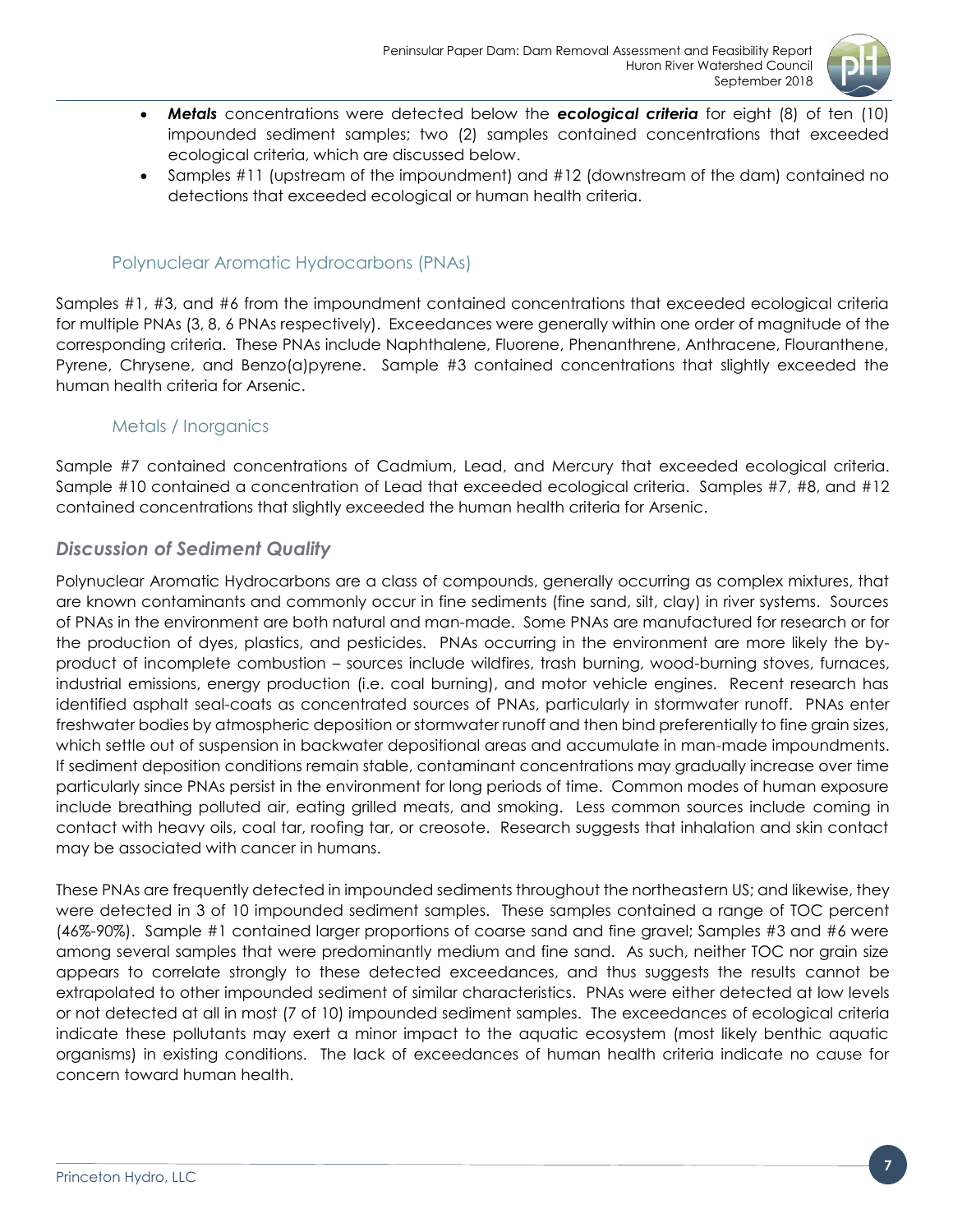

#### *2013 Sediment Sampling and Analysis*

As stated above, six (6) sediment samples were collected by others in 2013 from throughout the impoundment and analyzed for a range of common contaminants included metals, polynuclear aromatic hydrocarbons (PNAs or PAHs), polychlorinated biphenyls, and organochlorine pesticides. A map of sample locations and tables of results are presented in the appendix; no report was ever produced. Three (3) samples were collected in the lower impoundment, two (2) in the central portion of the impoundment (between the railroad bridge and Superior Road bridge, and one (1) in the upper portion of the impoundment upstream of Superior Road bridge. All samples were collected approximately midway between opposing banks and apparently collected manually with a surface dredge sampler (i.e. clam-shell style Ponar or similar).

Laboratory analytical results were compared against ecological guidelines – threshold effect concentrations [TEC] and probable effects concentrations [PEC] for freshwater sediment. Pesticides and PCBs were not detected in any sample. Samples #1 and #2 contained low concentrations of metals and PNAs with minor exceedances of TEC, but no exceedances of PEC. Sample #3 contained no exceedances of TEC for metals but exceedances of PEC for most PNAs. Sample #4 contained no exceedances of TEC for metals, but exceedances of TEC (not PEC) for most PAHs. Sample #5 contained exceedances of TEC for metals and PNAs, but no exceedances of PEC (with the exception of Mercury, which slightly exceeded PEC). Sample #6, closest to the dam, contained exceedances of PEC for metals, but no exceedances for PNAs.

In totality, the lack of persistent exceedances of PEC for metals and PNAs in the results of the 2013 sediment sampling are not in conflict with the results of this most recent round of sampling and do not create a substantial concern for river biota or human health in the event of dam removal.

#### <span id="page-12-0"></span>*Conclusions of Sediment Quality*

Sediment contaminants identified and described above provide important information to the feasibility of the removal of the Peninsular Paper Dam. The feasibility of dam removal is supported by the following conclusions:

- 1. Detections in a majority of impounded sediment samples were below ecological and human health criteria for Metals, PNAs, and PCBs.
- 2. Exceedances of ecological criteria for PNAs were infrequent (3 of 10) and low magnitude (i.e. within an order of magnitude).
- 3. Exceedances of ecological criteria for Metals were infrequent (2 of 10) and low magnitude (i.e. less than 5x).
- 4. Exceedances of human health criteria for PNAs were infrequent (1 of 10) and low magnitude (i.e. less than 2x).
- 5. Exceedances of human health criteria for Metals were infrequent (3 of 10) and low magnitude (i.e. less than 2x).
- 6. Ecological criteria are sufficiently conservative and protective, such that minor exceedances rarely exert significant adverse impacts on ecological receptors.
- 7. Human health criteria are sufficiently conservative and protective in this setting, such that daily direct contact is highly improbable.

Based on these conclusions, sediment analysis results (i) support dam full removal and passive, in-stream, sediment management, (ii) do not necessitate excavation and off-site disposal of impounded sediments, post dam removal, and furthermore, (iii) provide reasonable assurance that no further sediment investigation is necessary.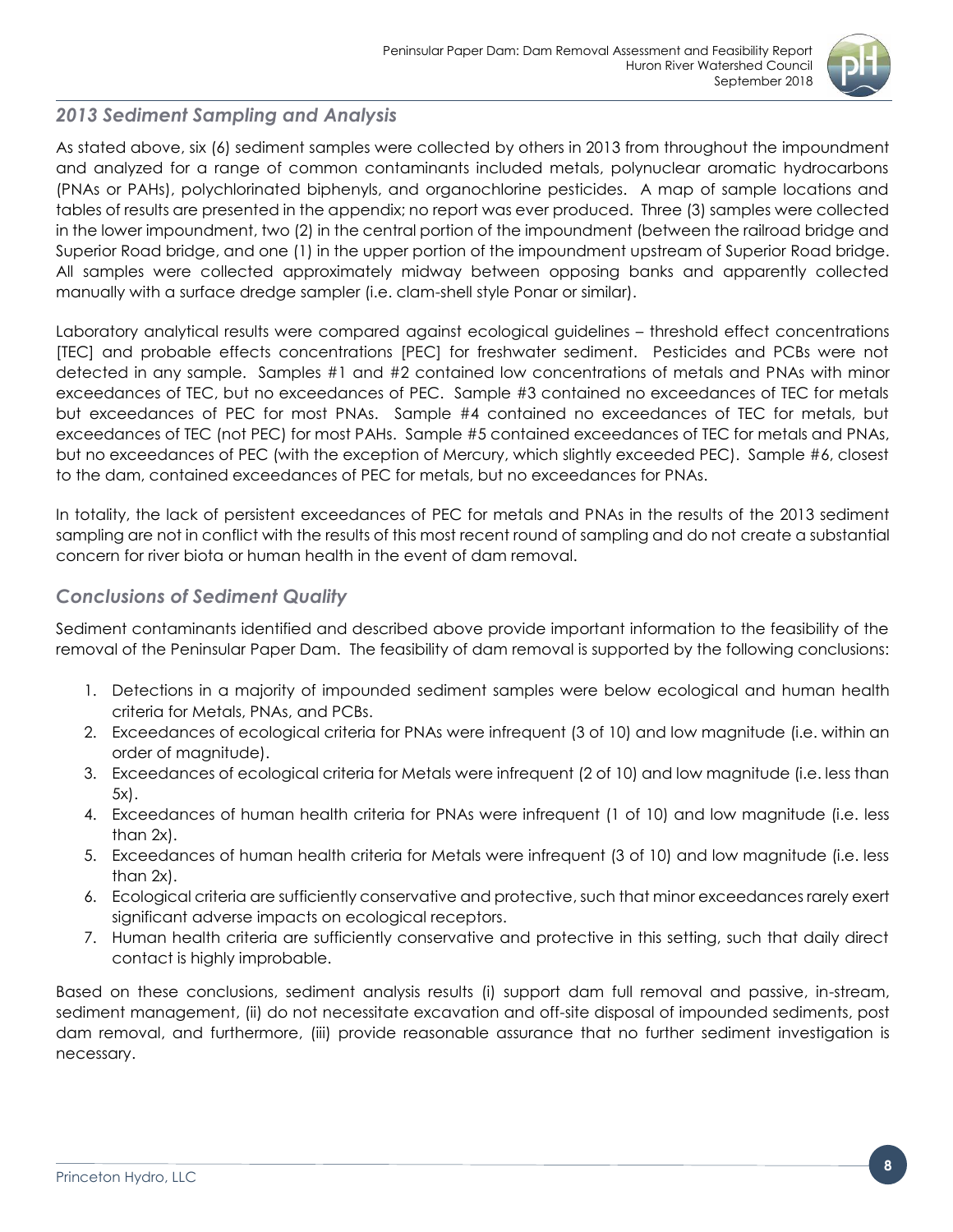

# <span id="page-13-0"></span>**Sediment Quantity**

Compilation of manual sediment probing data, vibracore data, and survey data in plan view basemapping and longitudinal profile provides the best means for estimating sediment volumes. The longitudinal profile includes the top and bottom of sediment in the thalweg; the thalweg is the anticipated alignment of the reformed free-flowing channel after dam removal, and the bottom of sediment closely approximates the anticipated profile (i.e. the river bottom and channel slope) of the free-flowing channel.

As stated above, the impoundment is over 1 mile long and 177 acres; at an average of 4 feet in sediment depth, total impounded sediment volume may exceed 1 million cubic yards. However, the impounded sediment that would actually be mobilized following full dam removal would be mobilized by the new free-flowing channel; whereas, sediment offset from the channel would settle, dewater, revegetate, and revert to a naturalized floodplain. Thus, the mobile volume of sediment is significantly less than the total volume and the more relevant quantity to guide dam removal decisions.

The bankfull channel width upstream of the impoundment and downstream of the dam measures approximately 125 feet. Downstream free-flowing reaches range approximately from 125 to 160 feet in width. Bankfull width as determined by the regional hydraulic geometry curve for Southern Lower Michigan<sup>4</sup> is 156 feet based on a drainage area of 813 mi2. The product of the depth of impounded sediment depicted in the profile and the anticipated bankfull channel width (accounting for a slightly convex channel bottom and sloping banks) yields the volume of mobile sediment is closer to 60,000 CY. This volume extends over the length of approximately 6,000 feet, where an average depth of 2.5 feet of sediment in the thalweg is anticipated to be mobilized (i.e. average sediment depth is lower on the anticipated channel margins). This depth of sediment is deeper at the dam but diminishes to zero at 6,000 feet upstream. This mobilization of sediment would be initiated at the downstream extent in the form of a head-cut that progresses upstream, and yet thin layers of surficial sediment may be mobilized throughout. Over this entire length, the transport of sediment would be constant but gradual. In published dam removal studies, the majority of the re-formation of the free-flowing channel, and the associated mobilization of impounded sediment, occurred within the first six to 12 months. Thereafter, sediment mobilization was primarily associated with high flow events.

The quantity of sediment that may be mobilized by dam removal is relatively small compared to the height of the dam and size of the impoundment, and thus does not preclude dam removal but does warrant further consideration of potential impacts (e.g. Ford Lake), discussion with regulatory agencies, and consideration of potential mitigation measures, some of which are discussed in the conceptual design section below.

# <span id="page-13-1"></span>**Potential Impacts to Infrastructure and Utilities**

#### <span id="page-13-2"></span>*Utilities*

l

Overhead powerlines cross the impoundment in two locations. One set of powerlines parallel the Conrail Railroad and span the impoundment at the Conrail bridge. Also, at the upstream extent of the impoundment, high-tension overhead powerlines cross the impoundment. Neither of these lines, or the supporting poles are anticipated to be adversely affected by dam removal as they are outside of the impoundment or distal from anticipated position of the restored channel, and thus they do not limit the feasibility of dam removal.

<sup>4</sup> Rachol, C.M. and Boley-Morse, K. 2009. Estimated bankfull discharge for selected Michigan rivers and regional hydraulic geometry curves for estimating bankfull characteristics in southern Michigan rivers. US Geological Survey Scientific Investigations Report 2009-5133.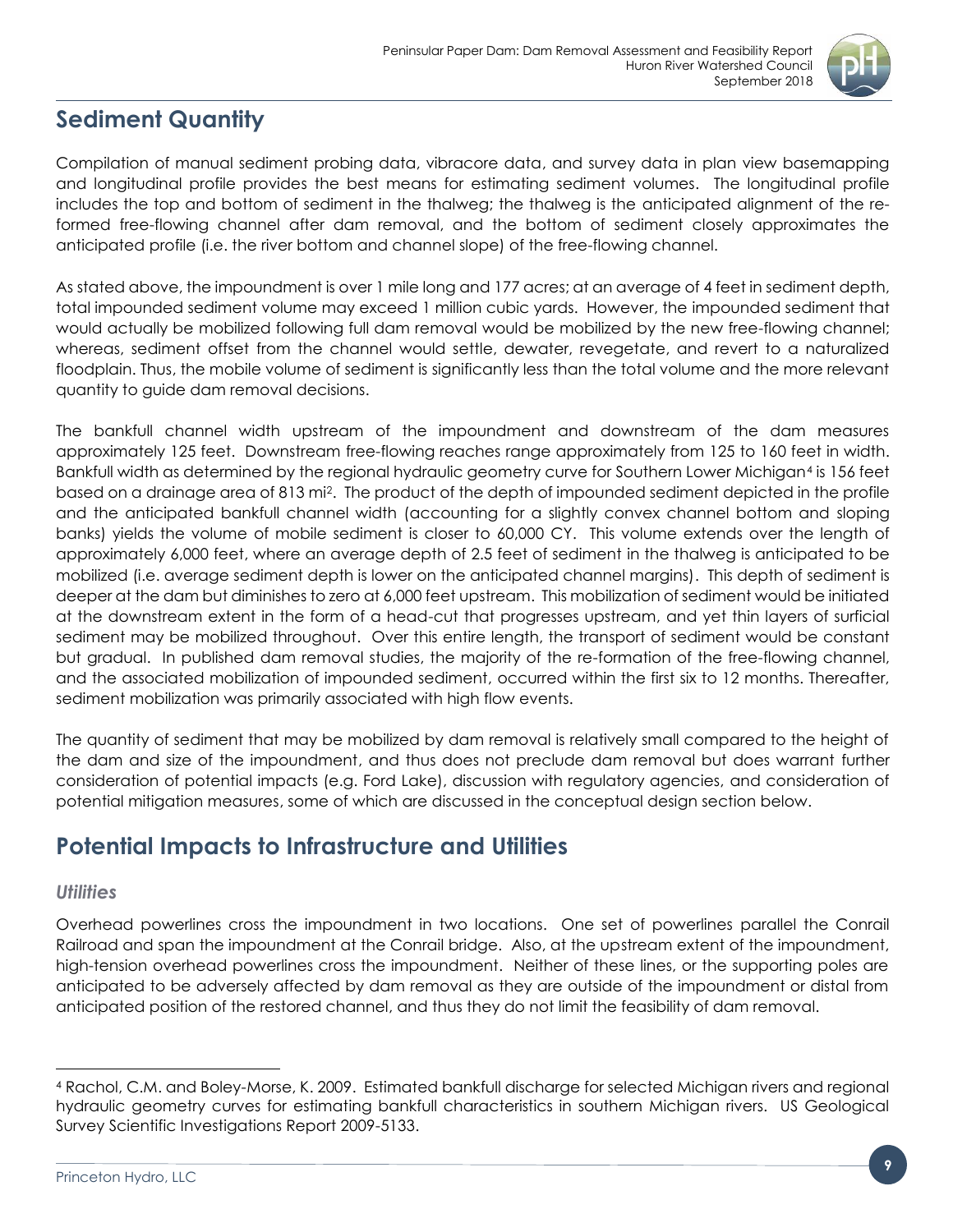

None of the sources of information Princeton Hydro and HRWA obtained from the municipalities indicated any water lines, sewer lines, gas lines or similar utilities that crossed the impoundment.

### <span id="page-14-0"></span>*Conrail Railroad Embankment*

The Conrail Railroad parallels the impoundment near the Peninsular Paper Dam for several hundred feet. In this reach, the deeper water depths revealed that the river thalweg meanders to the river right side of the impoundment along the railroad embankment. If the dam were removed, the river channel is anticipated to also emerge in this location. The longitudinal profile with sediment probing data indicates that sediment depths are greatest closest to the dam and that the river channel bed may erode down by several feet along this railroad embankment. The potential for the post-removal, free-flowing river channel to erode or undermine the embankment does not preclude dam removal but does warrant additional consideration, such as hydraulic modeling (i.e. embankment scour analysis) and mitigation measures. For example, following dam removal, bank/slope stabilization will likely be necessary to provide additional protection for the embankment and Conrail rail line.

#### <span id="page-14-1"></span>*Conrail Railroad Bridge*

The Conrail Railroad bridge is constructed of masonry abutments and two-central piers that create three openings for flow; engineering plans are dated 1899. The thalweg, or deepest path, passes through the central opening. Based on normal water depth, the bridge has approximately 4.5 feet of freeboard. The river right opening was shallow and armored with large riprap. It appeared that sheet-piling and riprap encased the front of the abutments and piers well below the water surface. Original engineering design plans indicate the depth of the two central piers and that they are founded on timber piles that, however, extend down to an unknown depth. The river right pier is shallow, and its bottom is several feet above the elevation of the adjacent thalweg, as indicated in the longitudinal profile.

With a cross-section opening width of 139 feet (150 ft span minus 2 central piers) the bridge presents a constriction of the floodplain and thus a hydraulic constriction during high flows. Manual probing revealed an absence of impounded sediment at the bridge and that the river thalweg elevation at the bridge is actually below the river bed elevation at the base of the dam (see profile), indicating no potential for head-cutting or channel degradation at the bridge. However, the post-removal, free-flowing river channel will likely create greater flow velocities, which may increase scour at the bridge, particularly the river right or river left bridge openings, and potentially damage the abutments or piers, or worse, expose the timber piles under the river right pier. Exposure of the timber piers presents a serious risk to the bridge because it introduces the potential for decomposition of the timbers and eventual collapse of the pier.

The potential for increased scour at the bridge does not preclude dam removal but does warrant additional consideration and mitigation measures. A detailed hydrologic and hydraulic model with a bridge scour analysis will be necessary to further assess the existing and post-removal conditions. Mitigation measures would likely include scour protection, the careful placement of large rock around the bridge abutments. More extensive measures may be necessary to protect the underlying timbers such as concrete encasement, which can be complicated and costly. This river right pier presents of the most complicating factor in the removal of Peninsular Paper Dam.

#### <span id="page-14-2"></span>*Superior Road Bridge*

The Superior Road Bridge is a steel I-beam span with concrete abutments and two central concrete piers that create three openings for flow; engineering plans are dated 1972. The thalweg passes through the right opening. Based on normal water depth, the bridge has approximately 5 feet of freeboard. Original engineering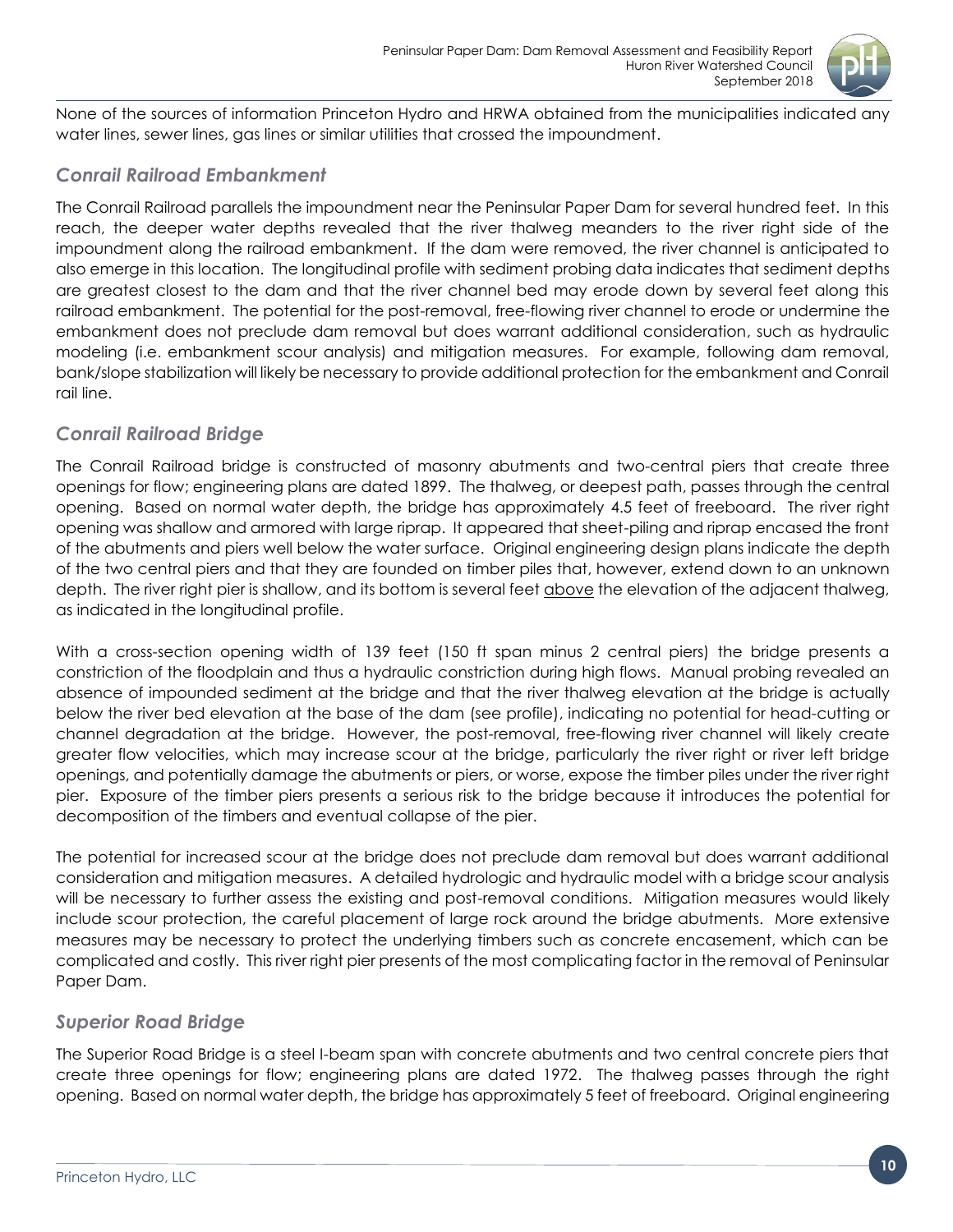

plans indicate the depth of central piers, which according the survey/manual probing, is approximately equal to the invert of the channel at that location.

With a cross-section opening width of approximately 160 feet (170 ft span minus 2 central piers), this bridge presents a constriction of the floodplain and thus a hydraulic constriction during high flows. Manual probing also revealed an absence of impounded sediment at the bridge and that the river thalweg elevation at the bridge is approximately 1-foot above the river bed elevation at the base of the dam (see profile), indicating a slope of 0.02% and thus little or no potential for head-cutting or channel degradation at the bridge. However, the post-removal, free-flowing river channel will likely create greater flow velocities, which may increase scour at the bridge and potentially undermine the piers.

The potential for increased scour at the bridge does not preclude dam removal but does warrant additional consideration and mitigation measures. A detailed hydrologic and hydraulic model with a bridge scour analysis will be necessary to further assess the existing and post-removal conditions. Mitigation measures would likely include scour protection, the careful placement of large rock around the bridge abutments.

# <span id="page-15-0"></span>**Riverfront Landownership**

SME Surveyor completed online research of the deeds of all abutting properties; results are presented in map form (Appendix E). For most properties, the deed clearly references the edge of water as a parcel boundary. Following dam removal, the water's edge is anticipated to shift as the impoundment narrows to a free-flowing channel. Thus, most of these properties would expand in area towards the river with the laterally shifting edge of normal water.

For a subset of properties, however, a fixed boundary is defined or the water's edge is not referenced in the deed. These properties may not change in area as a result of the narrowing of the wetted width as the impoundment reverts to a free-flowing channel. The one area where the deed does not reference the river's edge is along North Huron River Drive along the R. A. Nicholl's Huron River Hills Plat. Typically, if the intent is to the edge of water, then it would be called out in the description and shown on the plat. However, a certified boundary survey may be necessary to locate the monuments to determine if the lots go to the top of bank or extend down to the water. The bank heights extend over 20 feet above the water at some properties. Many of the property owners have been using the land from the top of bank to the edge of water for some time – staircases, sitting areas, and docks were common, which raises a question about riparian rights. These properties are also identified on the map in Appendix E, which depicts a generalized river channel following dam removal.

Some riverfront landowners may initially perceive the dam removal negatively – with the loss of a lake front view, potential decrease in property values, or conversely, the expansion of property that increases the taxable area. Riverfront landowners may also question whether the land is buildable (it will likely be in the floodplain), and how they can manage the land for their view or continued use. This additional land may at first be perceived as a management burden. Some properties may expand across a municipal boundary, and thus complicate taxation. Project partners will need to continue to engage riverfront landowners with this information through a concerted and well-intentioned listening and outreach effort. In addition, both HRWC and the City of Ypsilanti will need to seek legal guidance on future considerations.

Through these discussions with riverfront landowners it will be important to note that the lake view will transition to a view of a river meandering through a floodplain meadow, which will also be scenic and offer different recreational opportunities that will enhance property values. Sediment erosion will be limited and predictable. Revegetation within the exposed floodplain will be relatively rapid. Referring to similar projects will help allay common fears and build support for the restoration of the river.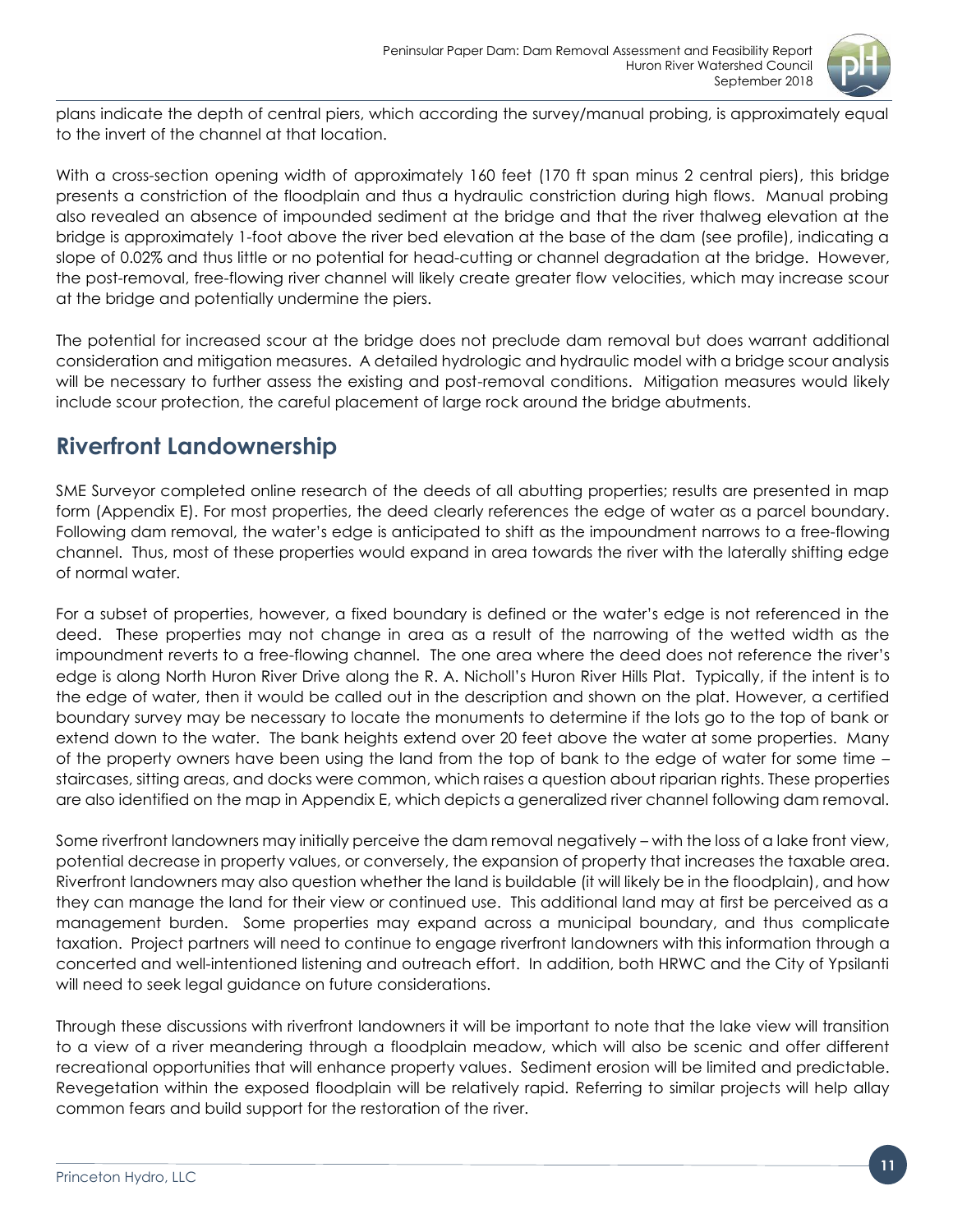

It does not appear that any existing properties would be reduced in area by the removal of the dam and reformation of a free-flowing river. It is unclear what obligation, if any, the dam owner has to the upstream property owners with regard to the changing edge of water, and what process the dam owner must follow regarding the change in property lines. Neither the dam owner, nor the HRWC, is interested in acquiring the land that emerges between the existing water's edge and the anticipated river channel. Pending legal guidance pertaining to real estate, it seems reasonable that individual riverfront landowners (whose deeds reference the water's edge) who do not want their properties to expand, can have their deeds redefined to the current boundary. Unclaimed land may revert to the municipality, county, or state.

The prospect of the shifting edge of water and the expansion of most properties does not preclude dam removal but does warrant additional consideration of private property rights and legal obligations of the dam owner.

# <span id="page-16-0"></span>**Conclusion of Dam Removal Feasibility**

This feasibility study focused on three critical issues: (i) sediment quantity and quality, (ii) potential infrastructure/utilities impacts, and (iii) riverfront land ownership. Sediment quality was found to be generally within human health and ecological criteria and thus, supportive of the feasibility of dam removal. Sediment quantity, owing to depths much less than the height of the dam, is relatively low and can be addressed with a combination of passive and active approaches. While sediment probing reveals little potential for massive channel downcutting, the existing bridges can likely be protected and preserved in the event of dam removal, although the extent and cost of stabilization and reinforcement is unknown at this point. Finally, although riverfront landowners may gain land, their concerns will need to be addressed with more direct outreach. All three issues warrant additional consideration and follow-up, but this study concludes that these three critical issues support the feasibility of dam removal.

# <span id="page-16-1"></span>**Conceptual Dam Removal Design and Sediment Management Approach**

In concept, the design for this dam removal includes the following aspects:

- 1. Removal of the concrete spillway to the full vertical extent.
- 2. Retention of some side portion of the spillway only for the purposes of maintaining structural support for the adjacent retaining wall on river right, or the Peninsular Paper Dam building on river left.
- 3. Preservation of the Peninsular Paper Dam building for eventual repair and reuse.
- 4. Active management of sediment in the immediate vicinity of the dam.
- 5. Passive management of sediment in the majority of the impoundment.
- 6. Placement of excavated impounded sediment along the Conral Railroad embankment and adjacent area.
- 7. Creation / stabilization of banks in the vicinity of the dam and Peninsular Paper Dam Park.
- 8. Active planting and landscaping to extend Peninsular Paper Dam Park.
- 9. Passive revegation of large swaths of the impoundment that will revert to floodplain meadow, wetland or ultimately wooded areas.
- 10. Stabilization of stormwater outfalls from the Railroad embankment, upstream of Peninsular Paper Dam Park, and adjacent to the bridge crossings.
- 11. Scour protection / structural reinforcement of the Conrail Railroad bridge.
- 12. Scour protection of the Superior Road bridge.

Extensive experience in completed dam removals strongly indicates that the sediment that is laterally distal from the thalweg, outside of the anticipated edge of the river channel, would not be mobilized and transported downstream in the event of dam removal. Rather, following full removal of the spillway, water levels will drop by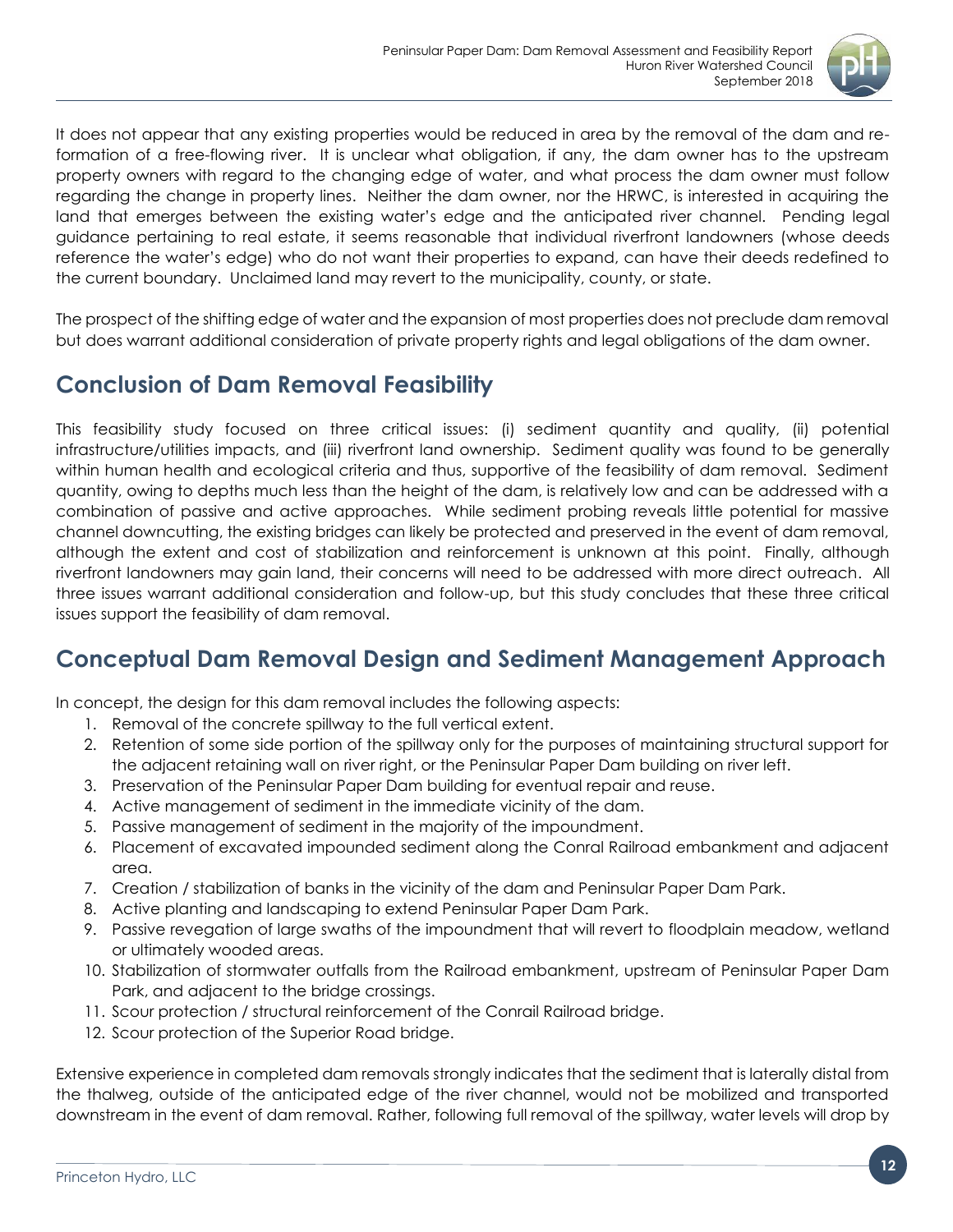

roughly 13 feet (at normal flows), and the majority of impounded sediment will be exposed, and gradually dewater in place. Even without intervention (e.g. grading, stabilization, planting), areas that are not vegetated at the time of removal will be rapidly colonized by herbaceous vegetation, due to the presence of a seed bank in the sediment, and achieve widespread cover within the first growing season. Full cover is often achieved by the end of the second growing season. During this period, sediment at the surface may be susceptible to some erosion by large flood events; however, higher flood flows generally spread out across the new floodplain at shallow depths and low velocities that would not mobilize the majority of impounded sediment. With no intervention, vegetation communities will gradually transition; initially as annual herbaceous vegetation, then perennial vegetation, following a plant succession trajectory from emergent vegetation community to scrubshrub, and eventually to a forested wetland or floodplain. Active planting can be undertaken to accelerate the establishment of vegetative cover, to infuse the floodplain with desirable plant species and increase plant diversity, or to pre-empt the establishment of non-native invasive species.

While sediment *quality* supports passive sediment management, the large *quantity* of sediment proximal to the dam will likely necessitate some active sediment management near the dam. The larger deposit of sediment at the dam, if released passively following dam removal, would release rapidly potentially overwhelming the downstream reach, accumulating in the channel and burying benthic habitat, temporarily. As such, a hybrid passive/active sediment management approach is recommended and most feasible for this dam removal. This hybrid approach would entail active excavation of in-channel sediment, potentially 7,500 CY, proximal to the dam as part of dam removal construction activity, and onsite relocation/stabilization, and beneficial re-use in the Peninsular Park area. Meanwhile



*Figure 1. Artistic rendering of the vision for Peninsular Park with dam removal. (SmithGroup)*

the hybrid approach would allow in-channel sediment upstream to transport downstream naturally over time, as the restored channel adjusts in width, depth, and slope. This sediment in upstream reaches is anticipated to transport downstream at a more gradual rate that would likely not overwhelm the downstream reach. Impounded sediment offset from the channel will settle, dewater and revegetate in place, and revert to floodplain meadow or wetland. Areas that do not require active land management should be allowed to transition through plant succession. Areas proximal to Peninsular Park, that will be actively managed for public use, should be landscaped and planted in preparation for the greater vision for the Park.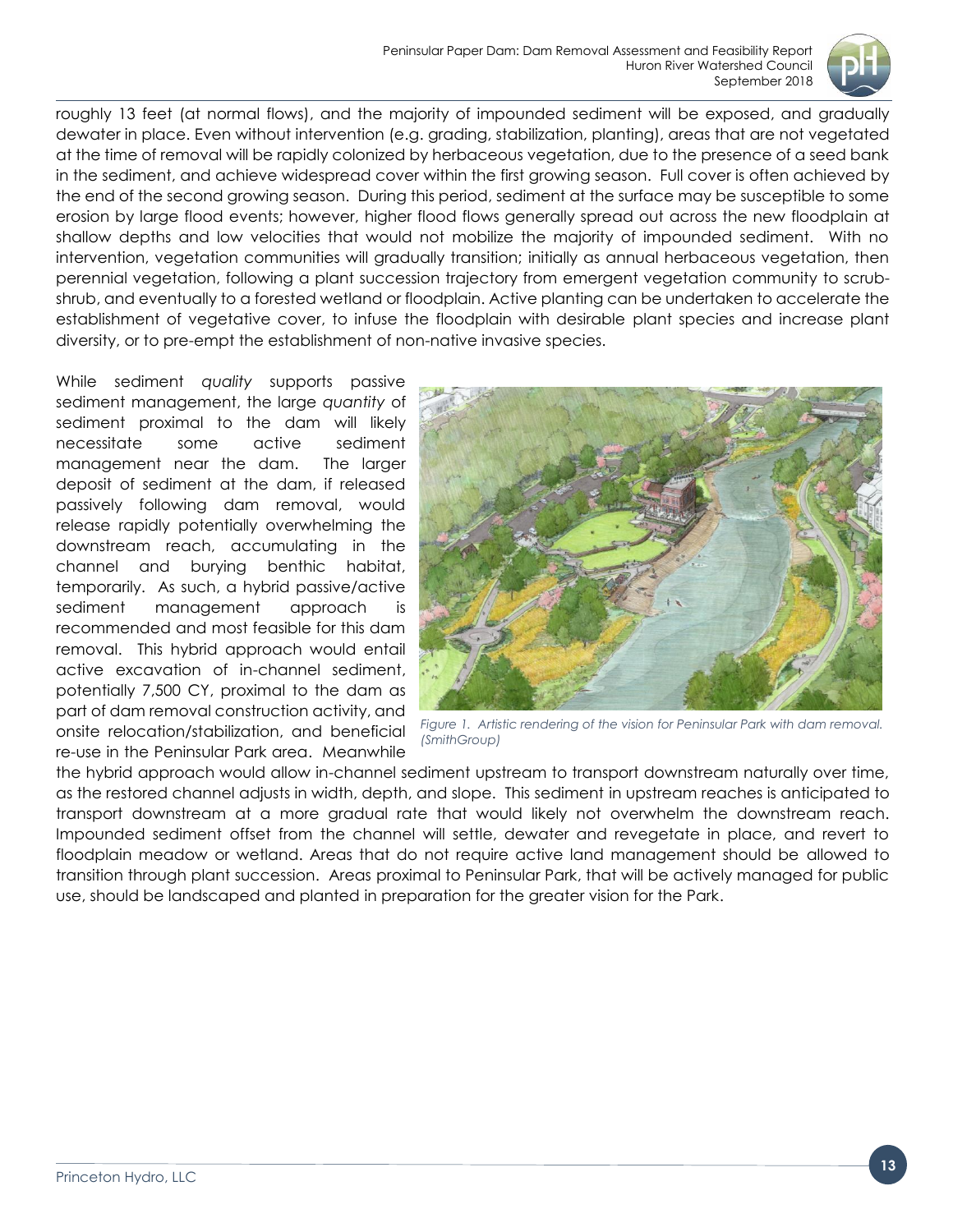

#### <span id="page-18-0"></span>*Vision for Peninsular Park*

The impoundment behind Peninsular Dam is the focal point for Peninsular Park, a 7.8-acre park on the north side of the river just upstream from Depot Town and downtown Ypsilanti. With dam removal, the size of Peninsular Park would increase to include the land on the north side of the river that is currently submerged behind the dam. HRWC and its partners have begun to develop a post-dam removal vision to redevelop and revitalize the Park into a vibrant hub of recreation, dining, and community activity (Figures 1 and 2). The former powerhouse, with its distinctive architecture and landmark neon sign, could be redeveloped to provide commercial opportunities such as a riverside restaurant with outdoor dining, a canoe/kayak/bicycle livery or other ventures. HRWC commissioned an



*Figure 2. Artistic rendering of the vision for Peninsular Paper Dam Powerhouse with dam removal. (SmithGroup)*

artistic rendering, completed by design firm SmithGroup, to illustrate the creation of floodplain re-utilized as public park land, as well as, the preservation and re-use of the iconic powerhouse.

Peninsular Park is located on the Huron River Water Trail (HRWT), a 104-mile long paddling trail extending from Proud Lake in Oakland County to Lake Erie. The dam currently serves as a barrier to canoeists and kayakers paddling on the HRWT; the portage around the dam is challenging and discourages many paddlers from using this stretch of the river. Removing the dam would eliminate this difficult portage and provide a four-mile long, free-flowing paddling experience through Ypsilanti between the Superior Dam and Belleville Lake. Eliminating the portage could attract more paddlers to Ypsilanti, a designated Trail Town offering a variety of shopping, dining, entertainment and cultural experiences on the HRWT.

# <span id="page-18-1"></span>**Concept-Level Dam Removal Construction Cost Estimate**

A construction cost estimate is provided (Appendix F) that includes the major dam removal and sediment management steps described above: dam removal and active management of sediment at dam, scour protection and potential reinforcement of Conrail Railroad bridge, and scour protection at Superior Road bridge. Costs are based on lump sum costs and unit costs from similar projects, as well as broad quantity estimates (volume of dam, volume of sediment, volume of imported stone, etc.) that reflect the conceptual level of the dam removal design. Construction costs are best developed from *final* engineering design plans, as other issues can arise during final engineering design that can increase or decrease costs. Due to the inherent assumptions and uncertainties in the conceptual design, the cost estimate includes a 30% contingency. The concept-level construction cost estimate for dam removal is \$1,734,000. The concept-level construction cost estimate for scour protection and reinforcement at the Railroad Bridge is \$705,000. The concept-level construction cost estimate scour protection at Superior Road Bridge is \$225,000. The cost estimate for dam removal does not include the cost to implement the greater vision of Peninsular Park described above, nor does it include engineering design, permitting, bidding, or construction oversight. A large component of the dam removal cost is the active management of sediment and bank stabilization, which can be adjusted in final